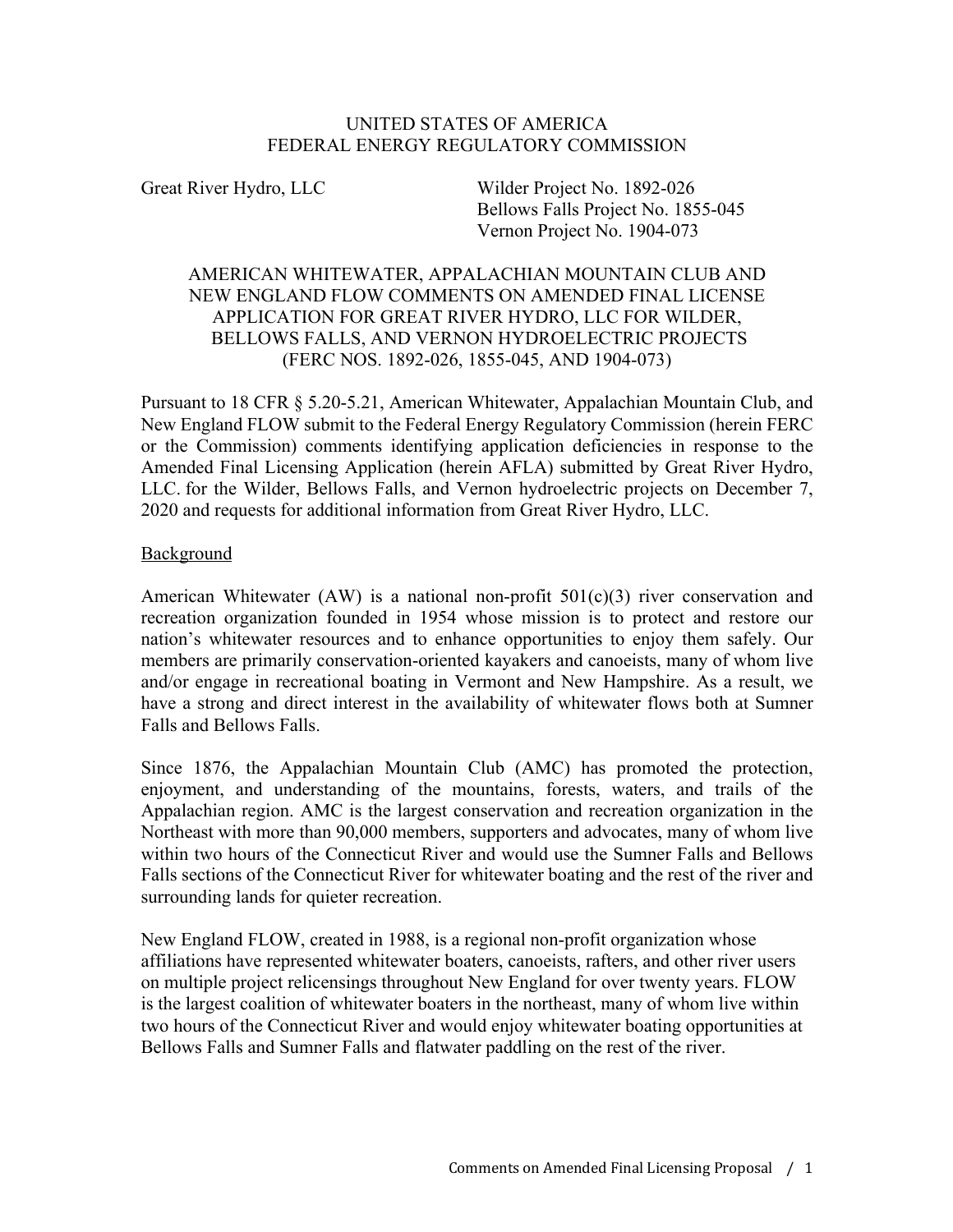American Whitewater (AW), the Appalachian Mountain Club (AMC), and New England FLOW (FLOW) have participated in this relicensing process following our longstanding interest in the highly valuable recreation and conservation opportunities on the Connecticut River. We have previously submitted comments on the Pre-Application Document, submitted study requests, participated in the Whitewater Boating Flow Assessment at Sumner Falls and Bellows Falls (Study 31) and have submitted comments in response to the Study Reports and have filed comments in response to the Draft License Application. We incorporate our previously submitted comments by reference and submit these additional comments in response to the licensee's Amended Final License Application.

### Deficiencies of the Amended Final License Application and Requests for Additional Information

The licensee does not propose appropriate mitigation for project impacts on whitewater and through paddling on the Connecticut River, nor does the Amended Final License Application provide FERC with sufficient information to conduct its environmental assessment of project impacts under the National Environmental Policy Act (herein NEPA) and has not fulfilled the Commission's requirements under §§5.18 and 5.19.

Specifically, the Amended Final License Application lacks the following information, analysis and mitigation elements, which AW, AMC and New England FLOW hereby request of the applicant pursuant to 18 CFR § 5.21:

- 1) Data on projected flow ranges as would be provided by the flow regime proposed in the AFLA that may impact whitewater boating opportunity at the Sumner Falls recreation area below the Wilder project as well as in the Bellows Falls natural river bypassed reach. Data should be provided in a range showing low water and average water years and quantify the number of days that flows would be projected to fall below 5,000 cubic feet per second at Sumner Falls; the number of days below 10,000 cfs; and data showing the frequency of days that flows in the Bellows Falls bypass reach will be no less than 2,500 cubic feet per second.
- 2) Data on projected flow ranges as would be provided by the flow regime proposed in the AFLA that may impact on day trippers and through paddlers on the Connecticut River Paddlers Trail above, at and below the projects during daytime hours during the recreation paddling season. Data should be provided in a range showing low water and average water years and quantify the number of days that flows would be projected to fall below 2,500 cubic feet per second.
- 3) An analysis of the flow regime proposed in the AFLA in relation to findings and recommendations of the Whitewater Boating Flow Assessment at Sumner Falls and Bellows Falls (Study 31), identifying impacts to the flows utilized by and preferred for whitewater recreation.
- 4) Project protection, mitigation, and enhancement (PM&E) elements that would appropriately mitigate project related impacts on river, riparian and upland recreational uses. PM&E elements not included in the AFLA but recommended by the stakeholders on the DLA (Accession No. 20170301-5205) included developing new primitive campsites for through paddlers; developing and enhancing public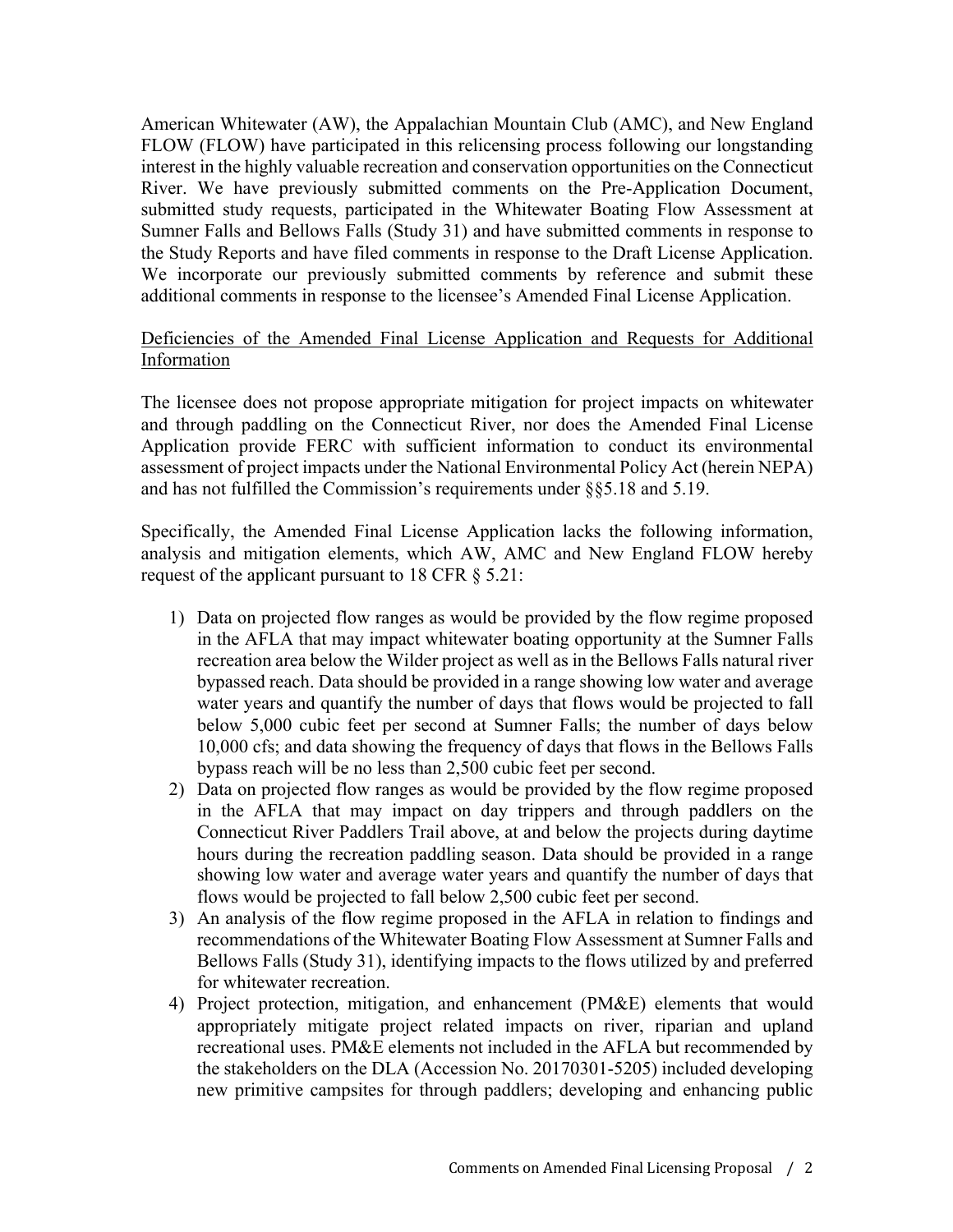access points; improving portage trails; developing public education; providing scheduled whitewater flows in the Bellows Falls bypass and below the Wilder Dam; and, to remove the low-head dam in the Bellows Falls bypassed reach.

Given the substantial changes proposed in the Amended Final License Application as compared to the licensee's draft and final license applications, the public has been denied an opportunity to comment on the proposed licensing plan and the licensee has not been required to respond to public comment on its new licensing proposal. Accordingly, we request that FERC revise the project licensing schedule to provide the public with an opportunity to comment on the Amended Final License Application and require the licensee to respond to any comments filed by stakeholders in response to its Amended Final License Application.

Additionally, we request that FERC issue an Additional Information Request and/or a Notice of Deficiency to require that the licensee provide detailed information and modeling demonstrating the impact of its proposed flow regime on recreational boating opportunity in and below the project boundaries including but not limited to whitewater boating opportunity at the Sumner Falls recreation area below the Wilder project as well as in the Bellows Falls natural river bypassed reach. In addition, the licensee should provide detailed information and modeling on the impact of its new flow regime on paddler utilizing the Connecticut River Paddlers Trail and associated facilities. Additionally, we request that the applicant provide the information and analysis requested herein, as well as proposed PM&E measures that would appropriately address impacts to these resources.

#### Comments on the Amended Final License Application

After filing its Draft License Application, soliciting and responding to comments from stakeholders, and subsequently filing its Final License Application according to the Integrated Licensing Process, the licensee now proposes an entirely new flow regime in the Amended Final License Application that fails to accurately analyze or mitigate project impacts on river-based recreation at and below any of its projects undergoing relicensing in this proceeding.

The licensee is in exclusive possession of project inflow data and operations models that would enable stakeholders, resource agencies, and the Commission to properly balance all resources in order to develop the best adapted plan for managing the projects under a new license.

Subsequent to the filing of its Final License Application, the licensee engaged with resource agencies and certain stakeholders regarding alternative flow regimes at all three of its hydropower projects in relicensing and entered into a Memorandum of Understanding (MOU) included in the AFLA. While the MOU and the new flow regime addresses some resource impacts, it is not the product of comprehensive settlement negotiations and does not address project impacts on recreational use and the exacerbation of those adverse impacts that flow from its proposed alternative flow regime. Having elected to exclude from its negotiations our organizations representing the interests of recreational boaters on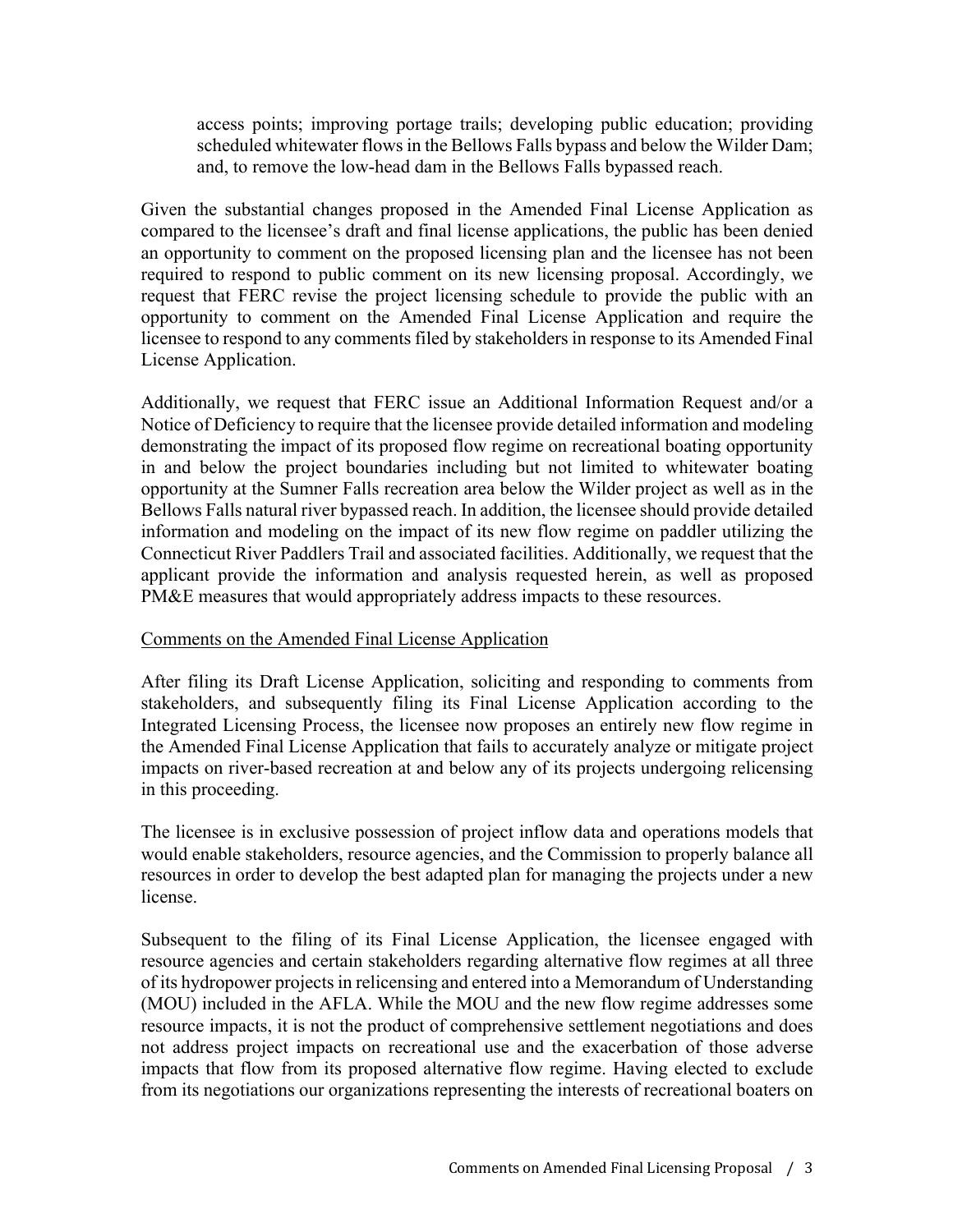the Connecticut River, the licensee's proposal can best be described as a partial agreement that addresses certain resource impacts but fails to address the licensee's impact on other resource areas. While we see some positive aspects to certain aspects of the Amended Final License Application, we cannot support a plan that fails to adequately address all resource needs.

Given the substantial changes proposed in the Amended Final License Application as compared to the licensee's draft and final license applications, the public has been denied an opportunity to comment on the proposed licensing plan and the licensee has not been required to respond to public comment on its new licensing proposal. Accordingly, we request that FERC revise the project licensing schedule to provide the public with an opportunity to comment on the Amended Final License Application and require the licensee to respond to any comments filed by stakeholders in response to its Amended Final License Application.

Licensee's Current and Proposed Operations

● Current Operations

Great River Hydro is seeking a new license for its hydropower projects on the Connecticut River. Under its existing License, the licensee operates three hydropower dams, the 35.6 MW Wilder Development, the 40.8 MW Bellows Falls Development, and the 32.4 MW Vernon Development.

The Wilder Dam impoundment extends upstream 45 miles with a surface area of 3,100 acres and a total usable storage of 13,350 acre-feet. Under the current license, the impoundment has a 5-foot operating range, but more typically, pool levels fluctuate approximately 2.5 feet. The project has a hydraulic capacity of 12,600 cfs but ranges from a minimum flow of 400 to 11,700 under normal project operations. The drainage area at the Wilder Dam is 3,377 sq. mi. and the minimum conservation flow under the current license is 675 cfs or 0.2 cfsm.

Inflow into the Wilder Project is derived from 1) discharge from the Fifteen Mile Falls Project (FERC No. P-2077) located 58 miles upstream with a 1.635 sq. mi. drainage area above Comerford, and 2) natural inflow of 1,740 sq. miles between McIndoes development and Wilder Dam. According to the PAD, under normal generation conditions it takes about 8 hours for flow releases from the upstream McIndoes Dam to reach Wilder Dam. Late afternoon peaking operations at McIndoes would typically arrive at Wilder after midnight; however, under current operations, the licensee pre-draws the Wilder impoundment for peaking generation during late afternoon and evening hours using its storage capacity in the Wilder impoundment. While the maximum hydraulic capacity of the Fifteen Mile Falls project is 5,800 cfs, the additional drainage area combined with flow attenuation reduces the effect of upstream peaking operations at the Wilder Dam to approximately 2,000 cfs from peak to low flow on any given day. The impact of hydropeaking operations at McIndoes can be seen on the Connecticut River USGS gage at Wells River (USGS-01138500) upstream of Wilder with a drainage area of 2644 square miles.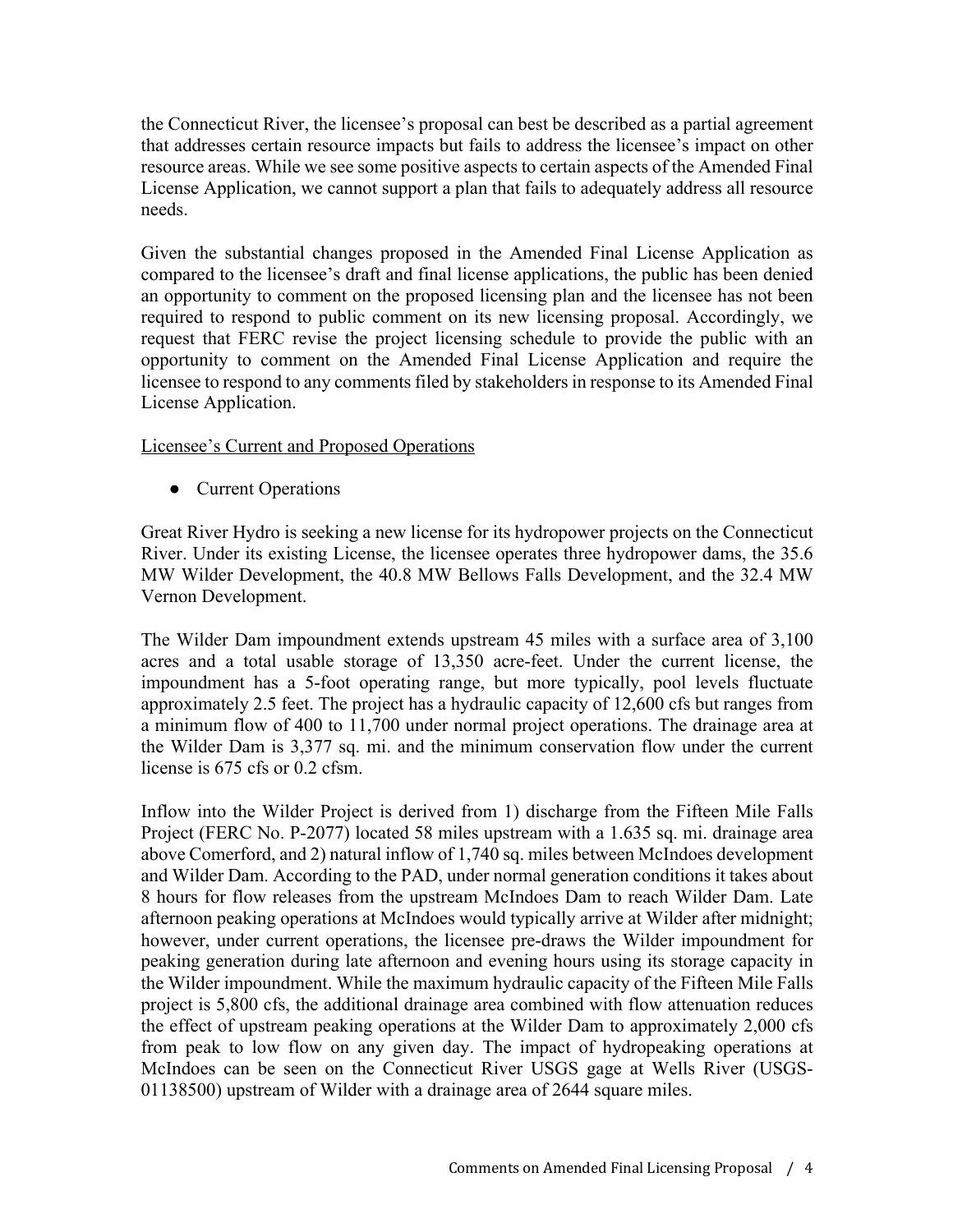Upstream peaking operations combined with higher spring flows result in flows at or above the hydraulic capacity of the project during April and May approximately 90 percent of the time in most years, essentially passing all inflows during this period. Inflows at the Wilder Project are typically within the hydraulic capacity of the powerhouse by May in most years. With the exception of significant rainfall events, after this period the Wilder Project alters flows between the Wilder Dam and the Bellows Falls impoundment through peaking operations causing flows on the Connecticut River to fluctuate between the minimum flow and maximum generation flows under normal project operations except during spill events.

The reach between the Wilder and Bellows Falls dams extends 43.7 miles. Outflows from the Wilder Project impact the Connecticut River for 18 miles below the Wilder Dam including the Hartland rapids (Sumner Falls) located 13 miles downstream until flows reach the upper extent of the 26-mile Bellows Falls impoundment at normal full pond elevation of 291.63 msl. The Bellows Falls Project has a maximum 3-foot drawdown and 7,476 acre-feet of usable storage and a surface area of 2,804 acres at full pond; however, under normal operations fluctuates the impoundment less than 2 feet. It takes about 8 hours for flow releases from the upstream Wilder dam to reach Bellows Falls dam under normal conditions. The Bellows Falls Project has a drainage area of 5,414 sq. mi. and a required minimum flow release of 1,083 cfs or 0.2 cfsm below the powerhouse under its current FERC license.

The Bellows Falls Project diverts all flow from the Connecticut River into the Bellows Falls power canal, completely dewatering the 3500-foot natural river bypassed reach except when flows exceed the hydraulic capacity of the powerhouse turbines. Project turbines have a hydraulic range of 1,083 cfs to 11,400 cfs. Under normal project operations, the flow diversion leaves only minimal leakage of 125-300 cfs from faulty dam seals in the bypassed reach. There is no minimum flow requirement for spill into the bypassed reach under the current FERC license.

Toward the lower end of the bypassed reach, the river narrows as the channel crosses the Vilas Bridge. In order to mitigate project impacts on migrating Atlantic Salmon, the licensee's predecessor constructed a low-head dam to block upstream migrating fish from entering the bypassed reach. With the abandonment of the Atlantic Salmon restoration program by the USFWS, the fish dam no longer serves any aquatic purpose. The presence of the fish dam and the lack of flow into the bypassed reach has destroyed aquatic habitat, prevented fish from accessing the bypassed reach, and has eliminated meaningful recreation opportunities.

● Proposed Operations

The licensee proposes to change its mode of operation at each of its three hydropower projects undergoing relicensing from a strictly peaking mode to a modified run-ofrelease/peaking mode. Flows from upstream projects at Fifteen Mile Falls will continue to affect flows on the Connecticut River notwithstanding the proposed change in mode of operation as the upstream developments will continue to operate under their existing FERC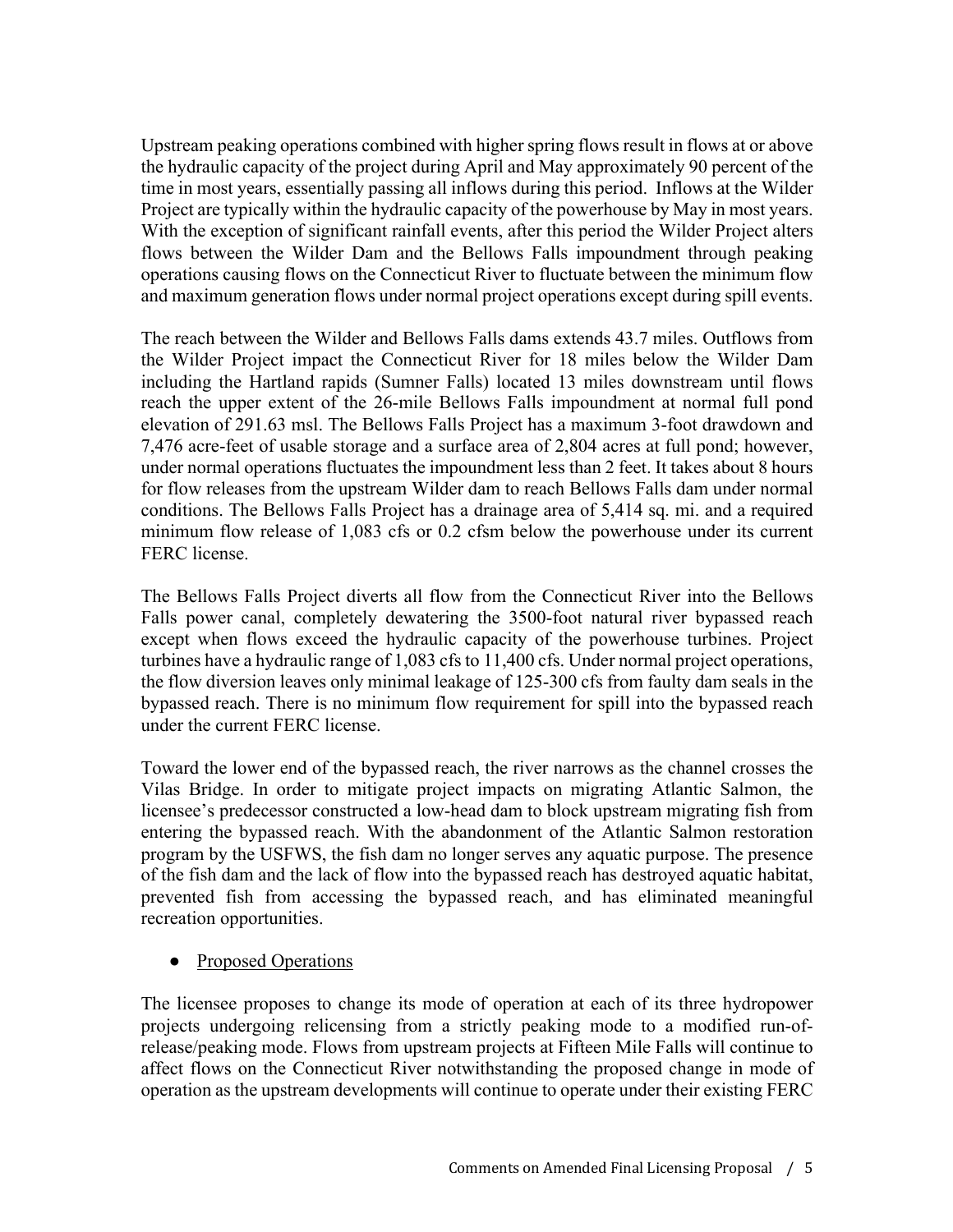license, storing and releasing flows based on energy markets. The licensee does not propose to restore "run-of-river" conditions at the three projects undergoing relicensing, rather it proposes to pass upstream peaking flows some of the time, and at other times plans to continue hydropeaking at each of its projects.

The licensee, through negotiations with resource agencies, has executed a Memorandum of Understanding filed with the AFLA that will place certain restrictions on its peaking operations to limit the number of hours monthly that it can hydropeak its generation, limit impoundment fluctuations, and limit the rate of impoundment refill. These restrictions will allow limited discretionary generation at times of peak energy pricing. At other times, generation will occur at current energy peak and off-peak pricing based on actual inflow.

While the shift in operation from peaking to hybrid run-of-release/peaking mode will have little impact on overall generation and the projects will retain its ability to respond to grid emergencies, limits on impoundment fluctuation, peaking hours, and to a lesser extent refill rates will limit the operational flexibility of the projects. More significantly, the change will substantially reduce the ability of the projects to generate during peak demand hours. For example, inflows from Fifteen Mile Falls will arrive at Wilder around midnight, assuming that peak generation upstream occurs during the late-afternoon hours when demand and prices increase.

Outside of the limited discretionary generation that the licensee will be allowed under its new flow proposal, peak generation will shift to off-peak hours. While we recognize that the licensee will retain the ability to generate during the most profitable hours, the change in operations will certainly affect energy supply. The licensee has not quantified the impact in its Amended Final License Application.

Our organizations are members of the Hydropower Reform Coalition, and we recognize that hydropower will continue to play a role in a clean energy future. We recognize that hydropower generation provides grid stability and load balancing, increasingly important as we transition to bringing more wind and solar energy sources onto the grid. Over the 30 to-50-year term of a new FERC license, efforts to limit climate change impacts will result in greater reliance on wind and solar energy sources, and simultaneously, greater reliance on flexible energy sources such as hydropower. While advances in battery storage hold great promise, hydropeaking will continue to be the primary grid-scale energy storage component of the energy grid for the future.

Energy demand net of renewables has created the "duck curve" reflecting the imbalance between renewable energy generation and the demand for power from other energy sources including hydropower. Already in some areas, this imbalance has resulted in negative energy pricing. Shifting generation from peak to off-peak hours will result in greater reliance on carbon polluting energy sources.

The Amended Final License Application fails to provide sufficient information to allow FERC to fully understand the impact of the proposed flow regime on river hydrology, and related river-based recreation. While detailed inflow data and operations model runs would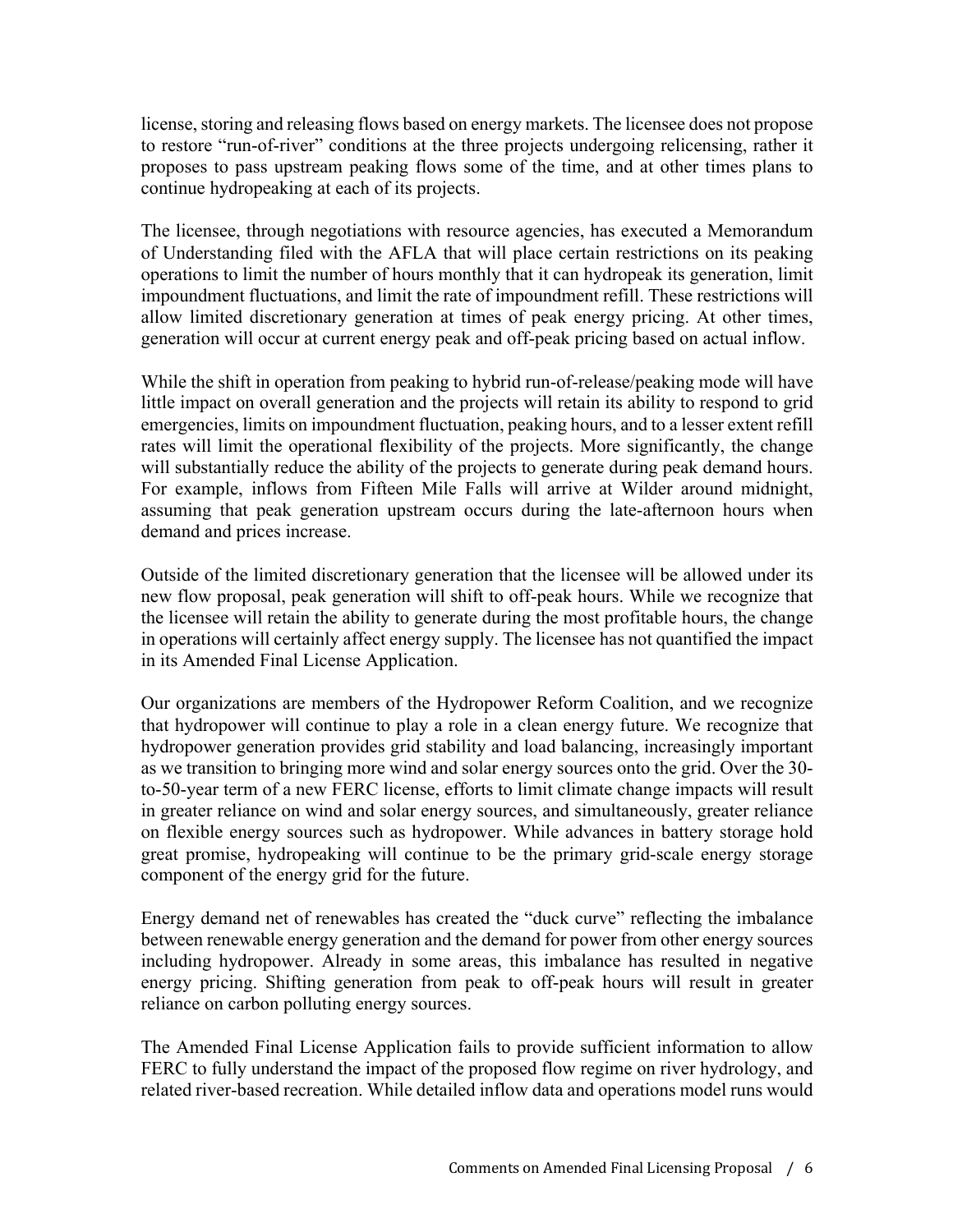provide an understanding of run-of-release operations and we request that FERC require the licensee to provide this information, the licensee also needs to provide information on how the proposed flow regime will affect the frequency of its peaking operations through participation in real-time energy markets. In addition to passing peaking flows from Fifteen Mile Falls during overnight off-peak hours, we expect that the licensee will utilize its flexible generation budget to bid into the hourly real-time markets where hourly generation prices can reach into the hundreds of dollars per MWh.

The proposed flow regime incentivizes the licensee to frequently bid into real-time markets to generate for 1-hour periods without up-ramping and taking advantage of down-ramping requirements for additional peak generation not charged to its discretionary generation budget. During the warm summer months, for example, the hydrograph will likely show daily peaks during the overnight hours from upstream flows from Fifteen Mile Falls, and in addition, daytime peaks on up to 20 days monthly from hourly generation based on realtime energy markets. While the flow proposed regime will reduce the magnitude and the duration of high flows, the frequency of generation pulse flows will likely increase under the proposed flow regime.

### Recreation on the Connecticut River

Both flatwater and whitewater boating are protected designated and existing uses along the Connecticut River including from the top of the Wilder impoundment to the Vernon tailrace near the Massachusetts border.

● Connecticut River Blueway and Paddlers' Trail

Downriver boating for both flatwater paddling daytrips and through paddling on the Connecticut River Paddlers Trail is a popular recreational activity on the Connecticut River. On May 24, 2012, former Secretary of the Interior Ken Salazar announced that the 410-mile-long Connecticut River and its 7.2-million-acre watershed as the first National Blueway - covering large areas of Vermont, New Hampshire, Massachusetts and Connecticut. The designation was part of President Obama's America's Great Outdoors Rivers Initiative to establish a community-driven conservation and recreation agenda for the 21st century.

The Connecticut River National Blueway designation recognizes the collaborative leadership of more than 40 partner organizations under the umbrella of the Friends of the Silvio O. Conte National Fish and Wildlife Refuge and the cumulative successes of the Connecticut River Watershed Council, states, and many other partners. Running from the Canadian border to Long Island Sound, the Connecticut River and its watershed include 2.4 million residents and 396 communities. The existing Silvio O. Conte National Fish and Wildlife Refuge conserves native plant, fish and wildlife species and the ecosystems on which they depend throughout the Connecticut River watershed. The Refuge works in partnership with a wide variety of individuals and organizations to provide environmental education, to encourage and support appropriate habitat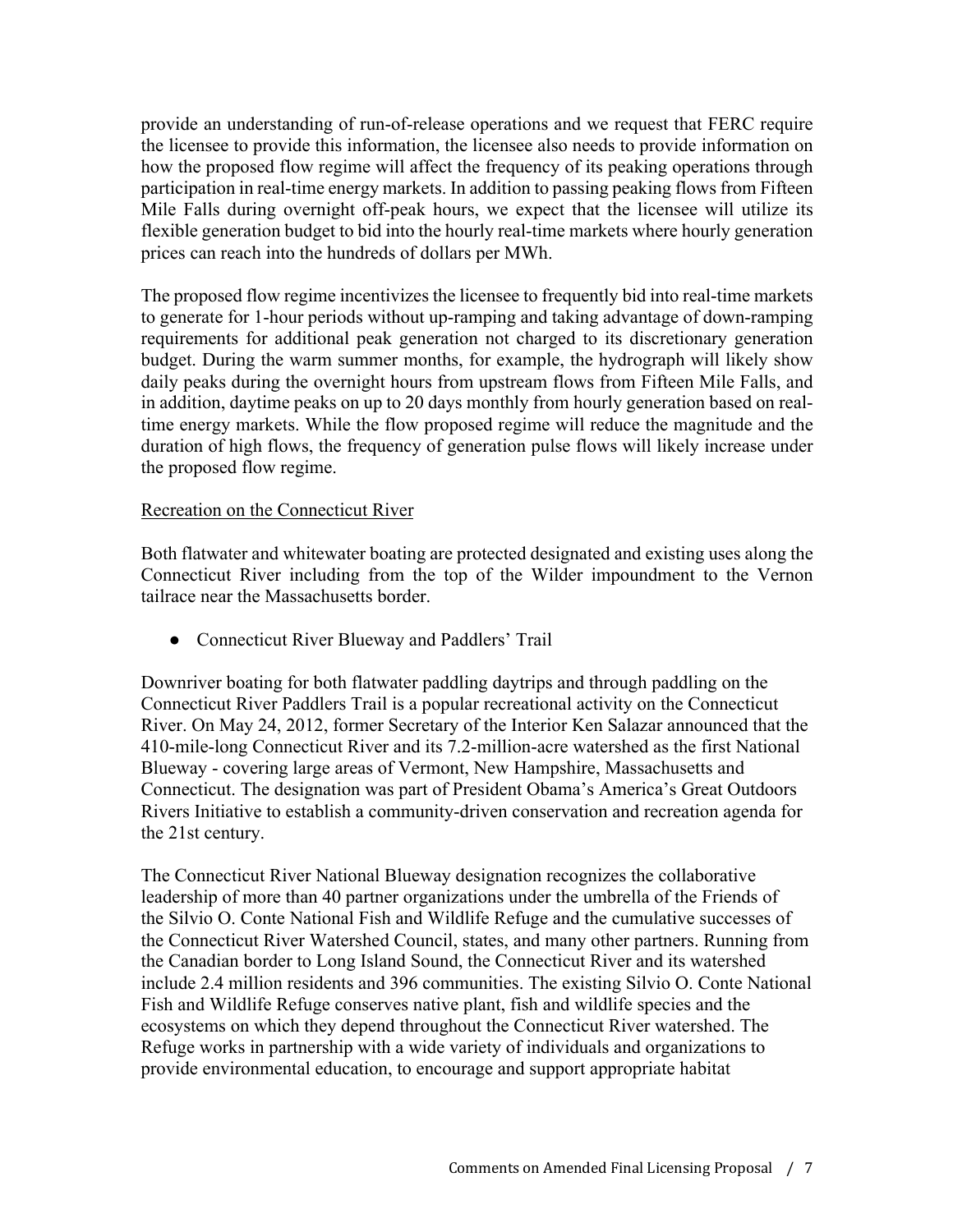conservation and management on public and private lands, and to protect additional habitat.

In 2014, Secretary of Interior Sally Jewell affirmed the designation of the designation of the Connecticut River Blueway Designation, releasing an Order stating:

*In light of its successful designation, on-the-ground accomplishments, and ongoing, broad support, I hereby reaffirm the designation of the Connecticut River and Watershed as a National Blueway. The Connecticut River Watershed exemplifies coordinated stewardship of a river and its watershed with diverse partnerships of interested communities including over 40 partner organizations, protection of over 2 million acres of habitat, environmental and educational efforts aimed at urban and rural populations, and recreational access to the river, its tributaries, and public lands. The Department is committed to promoting best practices, sharing information and resources, and encouraging active and collaborative stewardship of the Connecticut River and Watershed.*

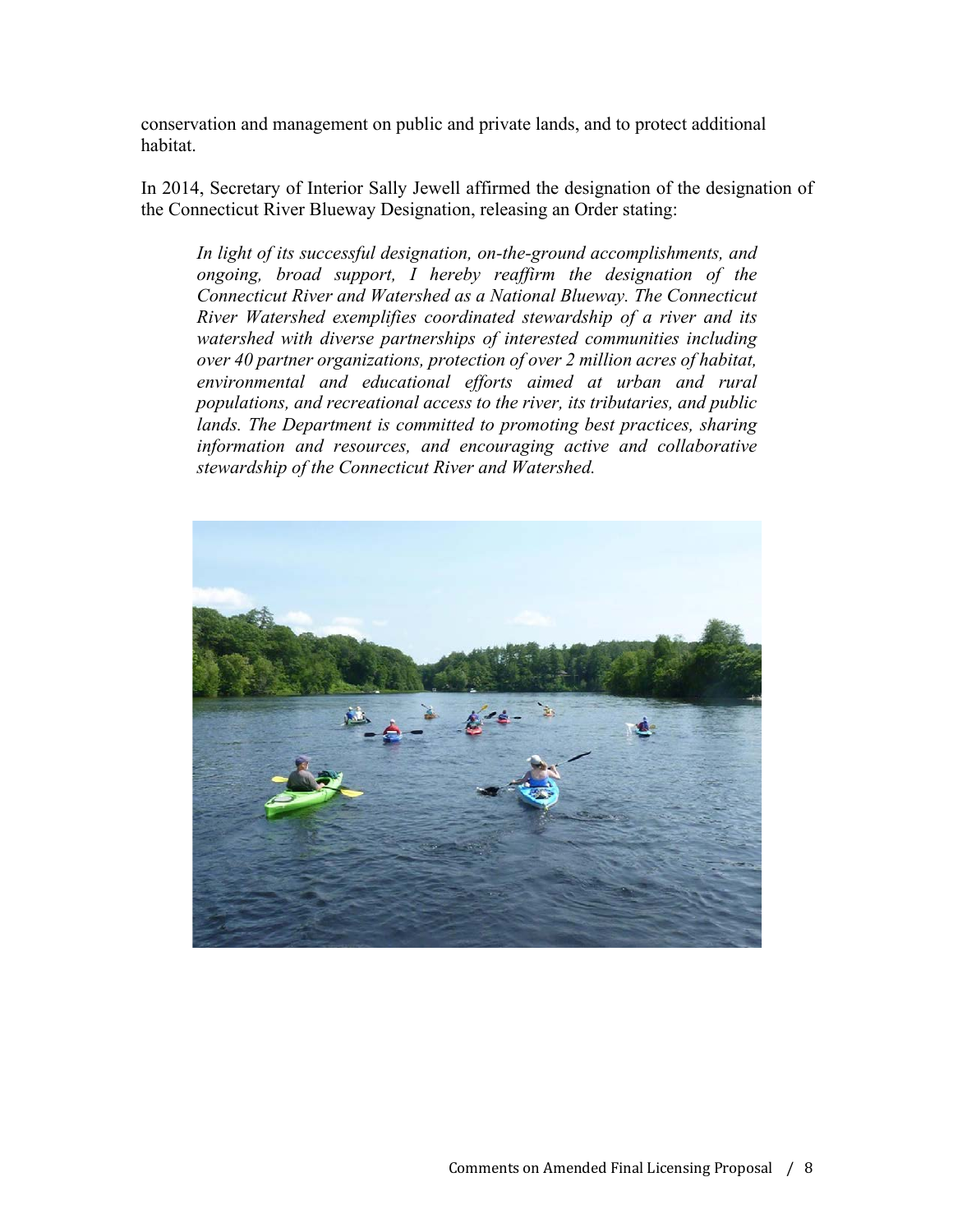

Photos: Paddling along the Connecticut River

With hundreds of access points and over 55 primitive campsites, the Connecticut River provides a unique experience to paddle through the heart of New England. The Connecticut River Paddlers' Trail is a series of primitive campsites and river access points from its headwaters in New Hampshire's Great North Woods south to Long Island Sound. Over 20 organizations assist with trail planning and development, building and maintaining campsites, improving access points and portage trails, and disseminating information to visitors.

With the support of the community, work continues to protect the river corridor, construct new campsites and portage trails, and expand the Paddlers' Trail from source to sea. The Connecticut River Paddlers' Trail provides one of the northeast's best options for multi-day paddling trips, with over fifty-five camping destinations and over 150 access points. In 2012, through the leadership of the Appalachian Mountain Club, the Connecticut River Conservancy, the Silvio Conte Fish and Wildlife Refuge, and the Trust for Public Land, an initiative to expand the trail south into Massachusetts and Connecticut was launched. The primary goal of this expanded effort is to close the gaps in primitive campsite availability from source to sea. Two new campsites have been constructed in Massachusetts, and one in Connecticut, with more on the way.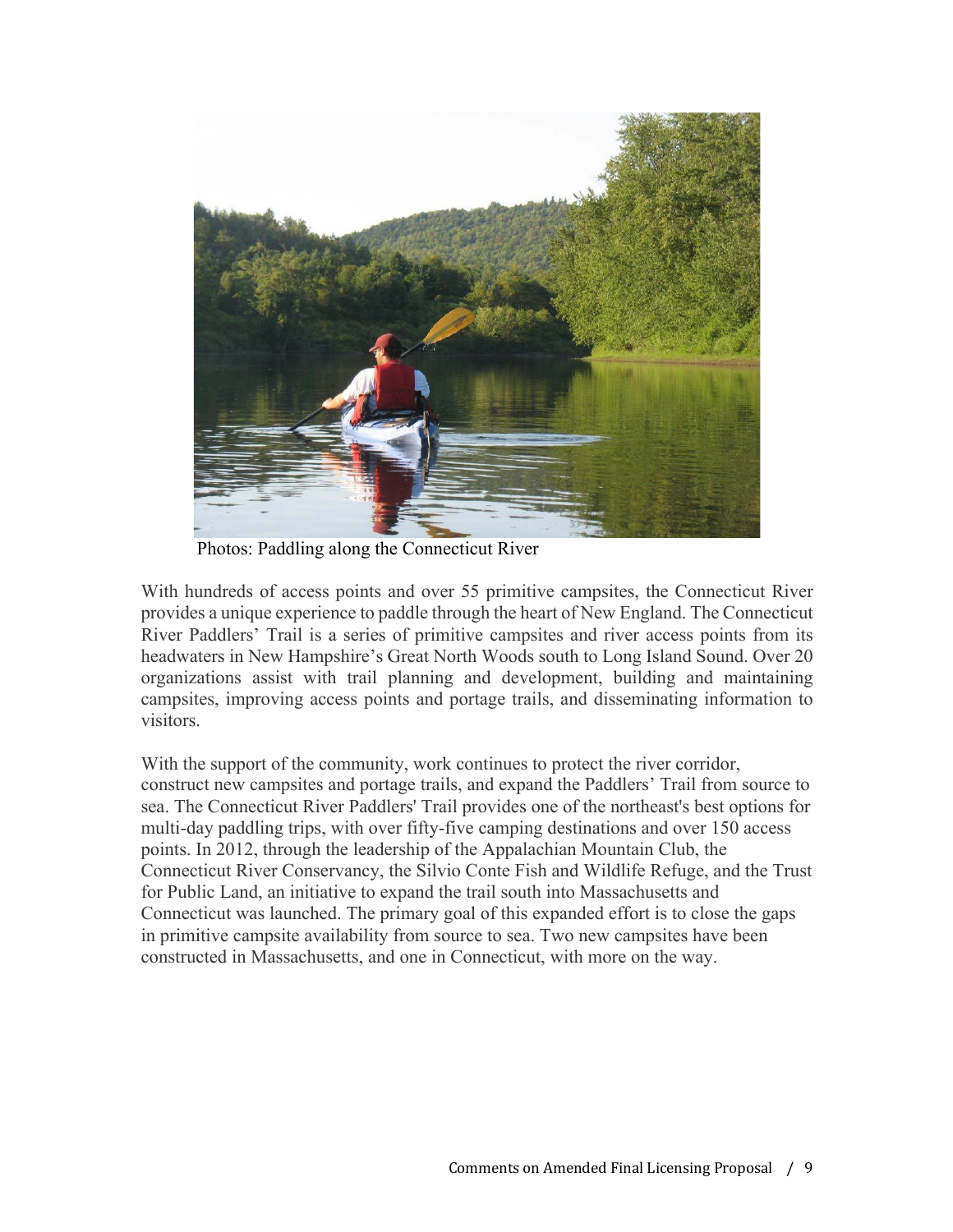

Photo: Connecticut River Paddlers Trail campsite

Whitewater Boating

Approximately 9 miles downstream of the Wilder Dam in Hartland, VT are a series of shale ledges creating Class II/III whitewater boating features known as Sumner Falls or Hartland Rapids The location is a popular whitewater boating play spot with numerous features that are enjoyed by a variety of boat types and boater skill levels at various flows. According to the Whitewater Boating Flow Assessment, acceptable boating flows ranged from 3,500 to 13,000 cubic feet per second. Generally, optimal boating flows corresponded to generation provided by one or both of the Wilder Kaplan turbines, and as a result, recreation at Sumner Falls is a popular summer recreation activity.

Sumner Falls provides a variety of play opportunities at flows between 3,500 and 13,000 cubic feet per second. The waves and holes form on a series of ledges that span the Connecticut River at one of its few gradient drops that remains un-harnessed for hydropower. The combination of a huge upstream catch basin and daily dam releases has caused the "Hartlands Wave'' to become a mainstay of summertime boating in northern New England. Flow at Hartlands fluctuates significantly both seasonally and daily due to the influx of water from the White River, the Mascoma River, the Ottaqueechee River, and Wilder Dam on the Connecticut. Whitewater boating on this section of the Connecticut River was recognized by Vermont in its Lower Connecticut River Direct Drainage Assessment Report for Basin 13 (April 2002) as well as in the American Whitewater River Database.<sup>1</sup>

<sup>1</sup> http://www.americanwhitewater.org/content/River/detail/id/3606/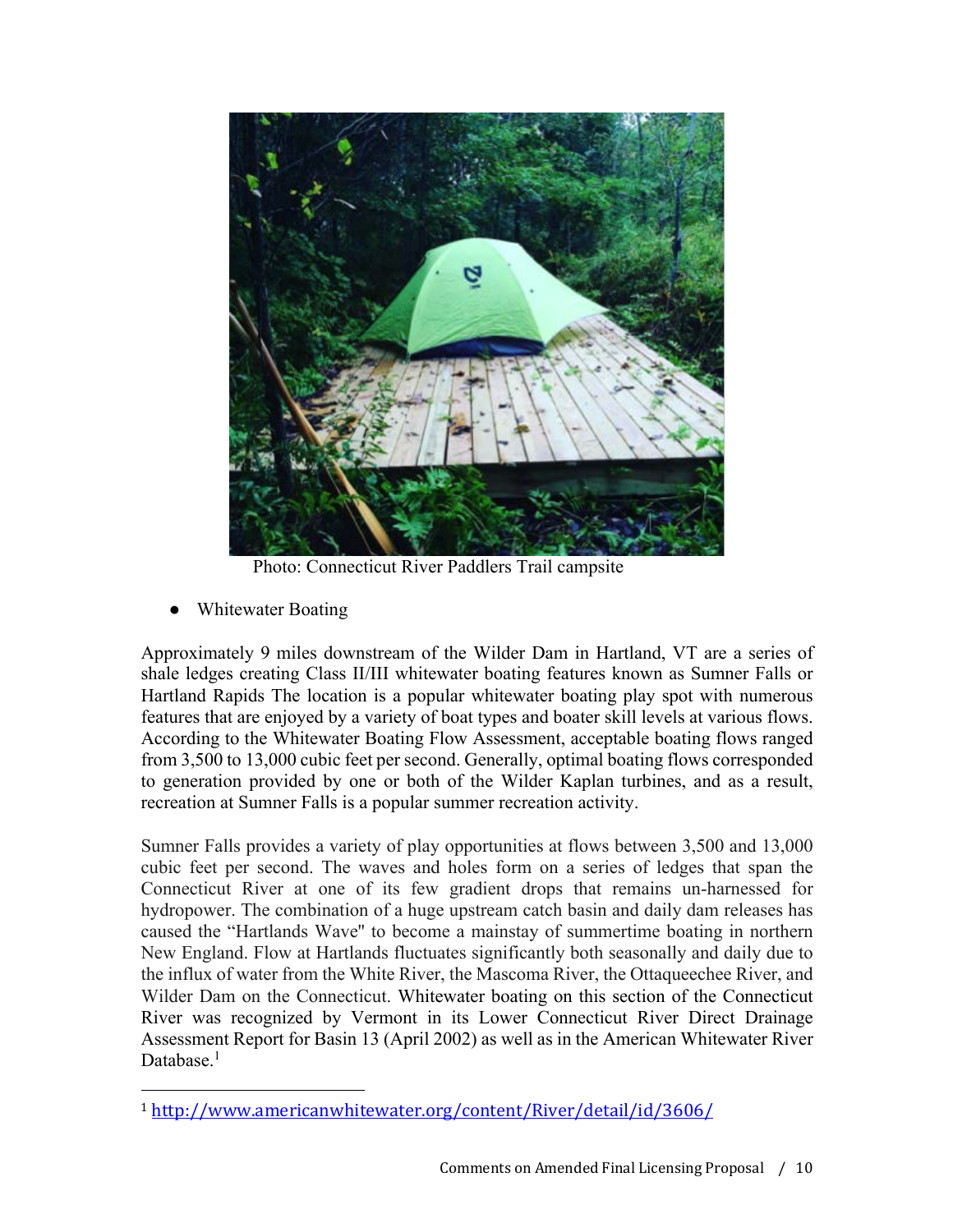The nearest USGS gage located on the Connecticut River at West Lebanon is about eight miles upstream. It is downstream of Wilder Dam and the White River, and upstream of the Mascoma and Ottauquechee Rivers. Water level conditions recorded at the gauge take about three hours to reach Sumner Falls. The scheduled Wilder release times and amounts on any given day are available via their flow-phone and Waterline website but the recorded release information can be unreliable according to the Ledyard Canoe Club at Dartmouth that frequently boats at the Hartland Rapids.



Photo: Whitewater Boating at Sumner Falls (Hartland Rapids)

In response to study requests by AW, AMC, and FLOW, FERC required the licensee to conduct a controlled-flow whitewater boating study at Sumner Falls and in the Bellows Falls natural river channel bypassed reach. In its Study Plan Determination, FERC required that the licensee to follow the flow assessment framework developed by Whittaker, Shelby, and Gangemi in *Flows & Recreation: A Guide to Studies for River Professionals (2005),* a widely adopted methodology for assessing flows on regulated rivers for recreation and aesthetics. The methodology provides a protocol for identifying minimum acceptable and optimal flows for boating, angling, and aesthetic viewing through a multiple flow assessment. The whitewater boating study confirmed that Sumner Falls and Bellows Falls are valuable whitewater boating resources.

Study Participants rated nine characteristics of boating for each flow including: its boatability, difficult rapids, large hydraulics, and the availability of playboating, potential instream hazards and the overall whitewater challenge. All boaters rated both sites and each flow as higher than acceptable across the entire range of flows and would provide an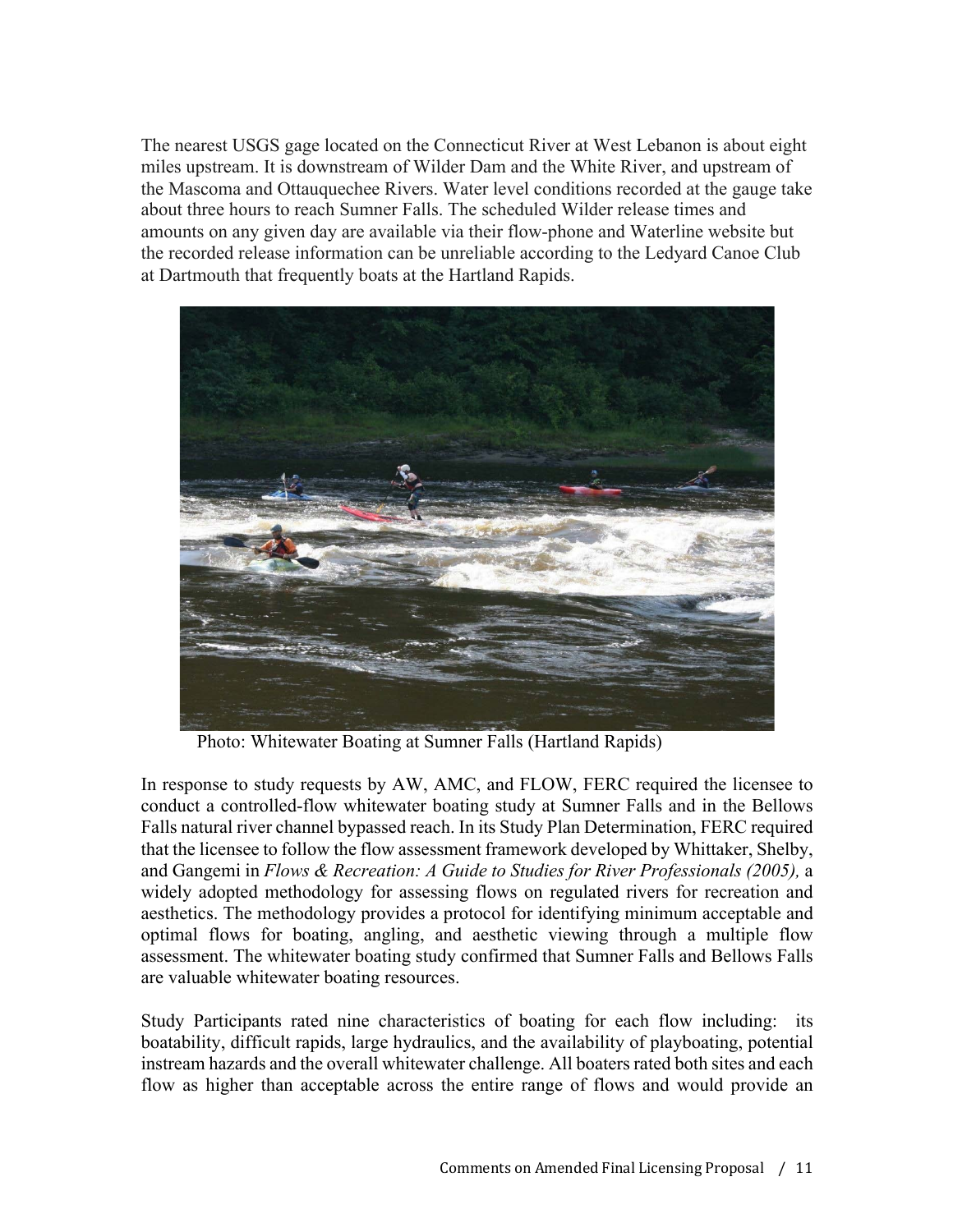important regional resource throughout the paddling season if water was available on a regularly scheduled basis.

Study participants documented that there are many "catch on the fly" waves at Sumner Falls and the area is an excellent place for training beginning boaters and for playboaters. At generational and higher flow levels, the study found that this site provides excellent surfing and currents for squirt boating. At moderate flows the run provides opportunities to complete a wide array of acrobatic tricks called "freestyle" paddling. All manufacturers of kayaks design boats for this purpose.

The recreational use of the resources at Sumner Falls has the potential to add economic value to the region, given its central location and its proximity to Dartmouth College, Norwich University, and the communities of Bellows Falls, Springfield, and White River Jct., Vermont, as well as Lebanon, New Hampshire. Boaters would flock to Sumner Falls when other regional resources dry up after spring runoff if predictable flows were provided at Sumner Falls.

At Bellows Falls, the bypass reach located in the natural riverbed of the Connecticut River has the ability to offer paddling opportunities of sufficient quality when sufficient flows are provided. Study participants evaluated 9 different flows over the course of two days that ranged from Class II to Class IV, and because of the fish barrier dam at the end of the run, boaters were unable to evaluate flows in the lower portion of the bypass reach. While all flows were considered boatable by the participants, there was a diversity of opinion regarding which flows were optimal depending on skill level and craft. Most participants agreed that the boating public would utilize the resource providing that there was sufficient flow, adequate access, and removal of the fish barrier dam. See video documentation of Bellows Falls whitewater boating study at https://youtu.be/GIJoPcRQTCA.



Photo: Whitewater boating at Bellows Falls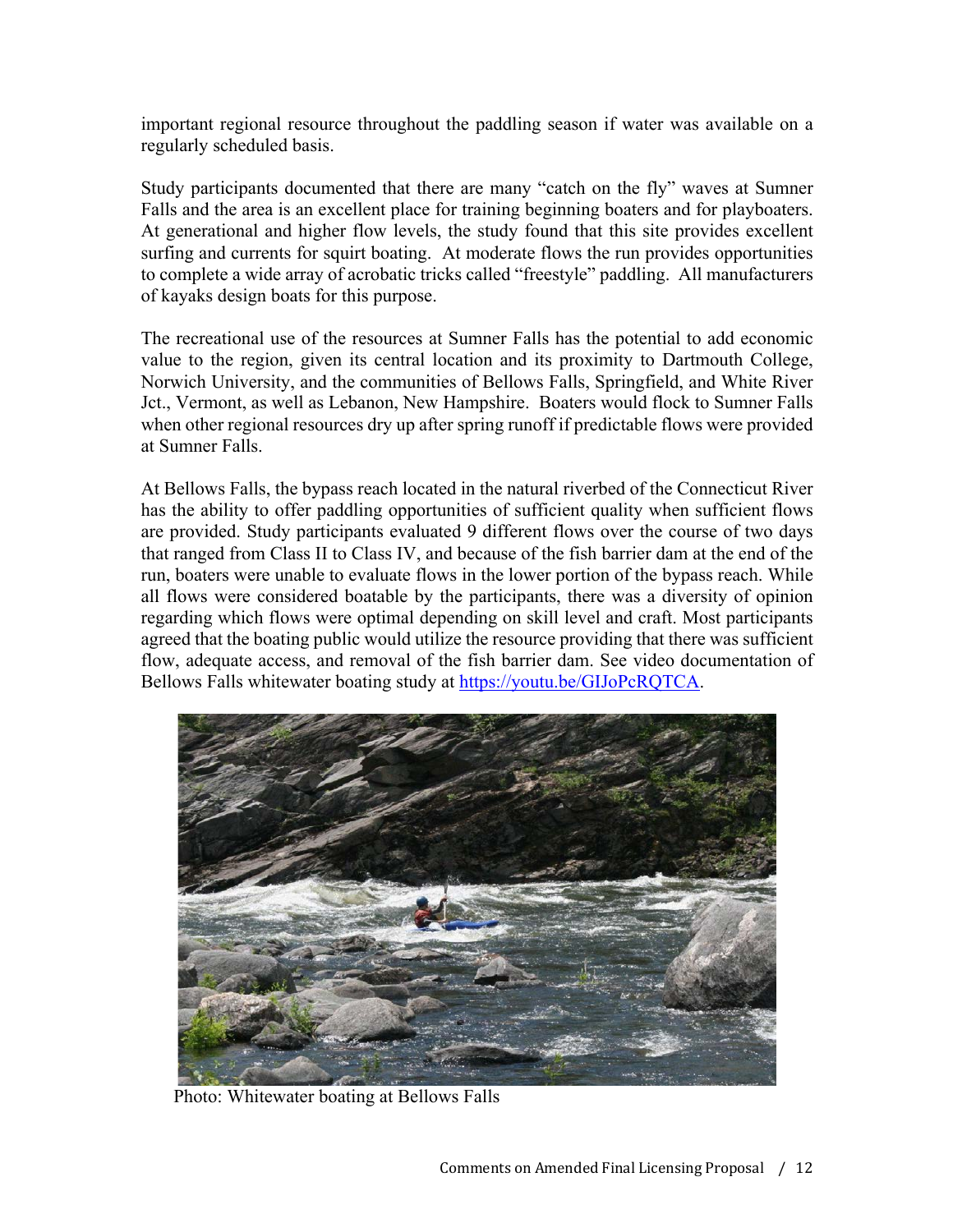During the 2-day boating evaluation at Bellows Falls, participants evaluated 9 boating flows, all of which provided at least a minimum acceptable rating, although the lowest flow of 1,580 cfs was closer to marginal. As at Sumner Falls, ratings varied by craft and skill level; however, the length of the run and access difficulties were more desirable for those in kayaks than open boaters. In addition, the presence of the fish barrier dam and the inability of participants to evaluate rapids in the barrier dam pool or between the barrier dam and the tailrace will likely impact on optimal flow levels for the entire reach. In addition, the possibility of developing a whitewater park in the natural river channel will also need to be considered when designing features for particular flow levels.

The Bellows Falls flow evaluation did, however, produce useful information regarding optimal boating flows in the upper portion of the study area. The highest participant responses showed a double peak, as was the case at Sumner Falls, with flows in the areas of 2,500 cfs and 5,000 cfs generally producing the highest overall satisfaction for the majority of participants. We agree with the study results suggesting that there is potential for this area to provide whitewater opportunities.

Determining how Bellows Falls would compare to other regional boating opportunities is difficult to determine at this stage, as issues such as flow levels, access, removal of the fish barrier dam, and the possibility of developing a whitewater park will all impact on the desirability of the boating opportunity. There are very few scheduled boating releases in the region, particularly during the summer months. Providing seasonally appropriate guaranteed flows into the natural river channel would provide a highly valuable regional boating opportunity throughout the late spring to fall boating season.

#### Impact of Licensee Current and Proposed Operations on Recreation Opportunity

As part of its Environmental Assessment, FERC must consider the impact of current and alternative modes of operation on other resources including recreation as part of its mandate to give equal consideration to non-developmental values in order to develop the best adapted plan for the river. Regarding the three Great River Hydro, LLC projects being relicensed, FERC is required to evaluate the impact of the licensee's flow diversion and flow alteration on recreation opportunity in and below the project boundaries on the Connecticut River.

● Current Operations

Under its current FERC license, the Wilder, Bellows Falls, and Vernon projects have a negative impact on recreational boating. Project operations significantly alter flows on the Connecticut River resulting in widely variable flows from less than 1000 cfs to more than 10,000 cfs from the Wilder Dam to the Northfield Mountain Pumped Storage Project in Massachusetts. Current operations store and release inflows on short notice resulting in flows that are too low to paddle or short duration releases that can strand paddlers downstream. While flows are predictably high during the spring freshet when flows are above the hydraulic capacity of the projects, flows vary widely during other periods.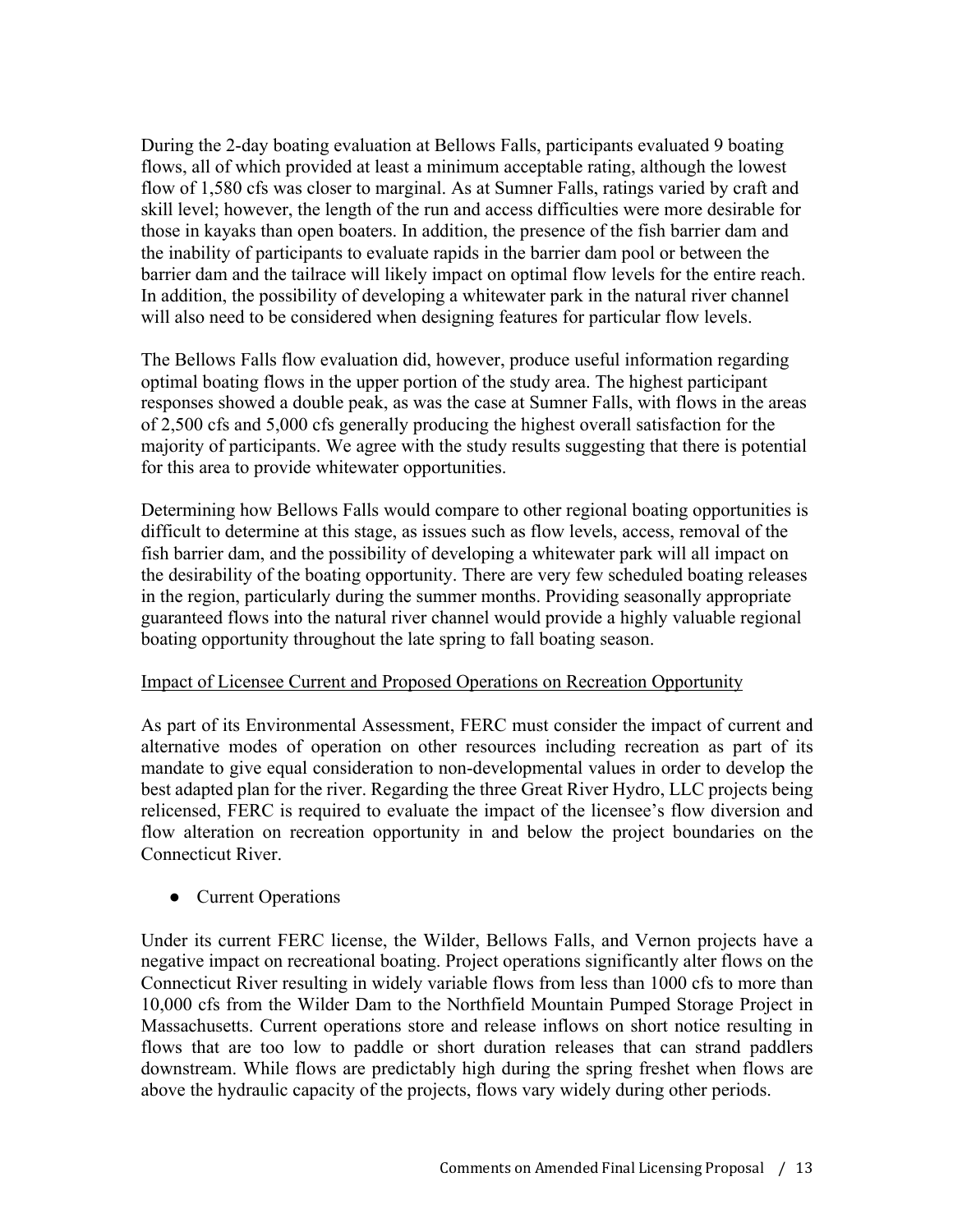For through paddlers on the Connecticut River Paddlers Trail who require flows of at least 2500 cfs to travel from Wilder to Bellows Falls, Wilder hydropeaking operations frequently result in flows that are too low to paddle during weekend recreation days as illustrated below on the USGS gage below:



Fig. 1

A closer look at the weekend of August 2 - 4 in 2014, for example, shows that generation from Wilder resulted in flows that gyrated from minimum flows (plus additional inflow from the White River) during overnight hours followed by peak generation during afternoon and evening hours. Given the 8 hours of travel time between Wilder and Bellows Falls dams, the ability of through paddlers on the Connecticut River Paddlers Trail were severely impacted by project generation during this weekend such that a paddling trip would likely be futile. For both day trippers and through paddlers, Waterline provides the day-ahead notice of anticipated generation but does not include unplanned generation from the licensee's participation in real-time energy markets which makes planning difficult because actual flows may vary significantly.

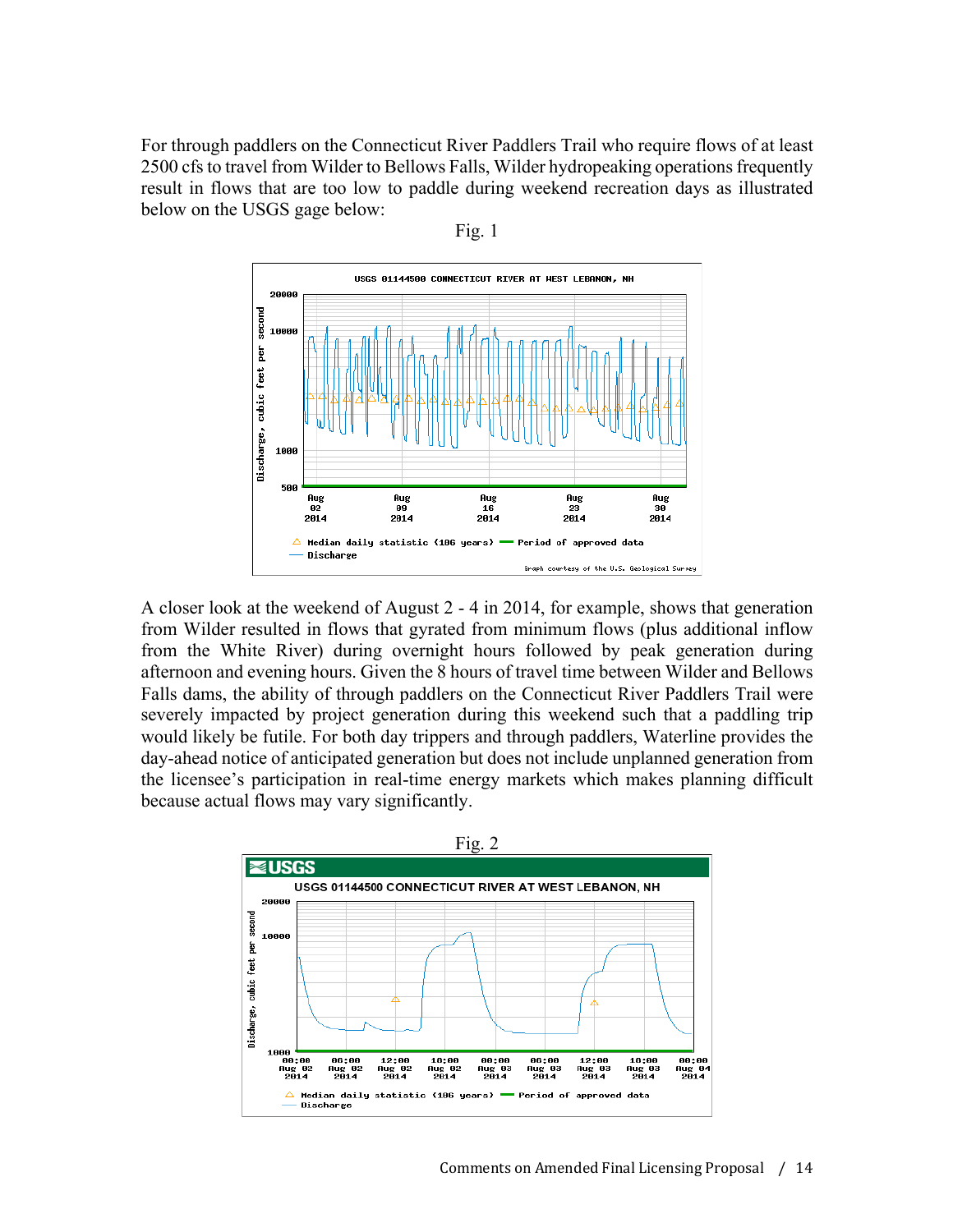Connecticut River day trippers and through paddlers are also challenged by the lack of adequate portage trails at the Wilder, Bellows Falls, and Vernon dams. At Wilder, the trail is steep, rocky, and potentially dangerous on the way to the put-in. At Bellows Falls, the portage trail is excessively long and travels along the breakdown lane of a major state highway. At Vernon, trash blocks the portage time-out, and the trail is steep. All three portage routes should be significantly improved for the recreational benefit of downriver paddlers.

For whitewater boaters at Sumner Falls, Wilder generation similarly impacts recreational use below the project. According to the licensee's whitewater boating study, the minimum acceptable flow for whitewater boating at Sumner Falls is 3500 cfs, and optimal flows for whitewater boating are present at flows ranging from 5000-13,000 cfs. The release of minimum flows during daytime hours eliminates all ability to boat at Sumner Falls during those hours. At the same time, afternoon generation at Wilder frequently results in the release of optimal flows at Sumner Falls during late afternoon or early evening hours (assuming a 3-hour water travel time) that provide high-quality whitewater boating opportunities during the summer months when the days are long. While the day-ahead forecast on Waterline provides some opportunity for planning on short-notice, generation based on the real-time market provides little recreation opportunity because the timing and duration of generation is unknown.

For whitewater boaters at Bellows Falls, the impact of the licensee's flow diversion, the presence of its low-head dam, and its lack of suitable access in the bypassed reach eliminates nearly all whitewater boating opportunity at the project. The reach is periodically paddled at very high flows when the licensee spills into the bypassed reach when inflows exceed the hydraulic capacity of the project. At other times, the project eliminates all whitewater boating opportunities in the bypassed reach by diverting all flow into the bypassed reach other than leakage from faulty dam seals.

Based on the flow exceedance charts in the Final License Application, historical monthly mean flows exceed 2500 cfs in every month including during the boating season from April through October, flows that would otherwise be boatable in the bypassed reach but for the flow diversion of up to 11,400 at the Bellows Falls Dam for project generation. Bellows Falls Project outflows exceeded the hydraulic capacity of the project and spilled boatable flows greater than 2500 cfs into the bypassed reach during the boating season as shown on Fig. 2 below. Predictably, spillage of boatable flows into the bypassed reach was primarily limited to the spring season as shown in this average water year. In addition, the licensee does not provide real-time information on anticipated bypassed reach spillage.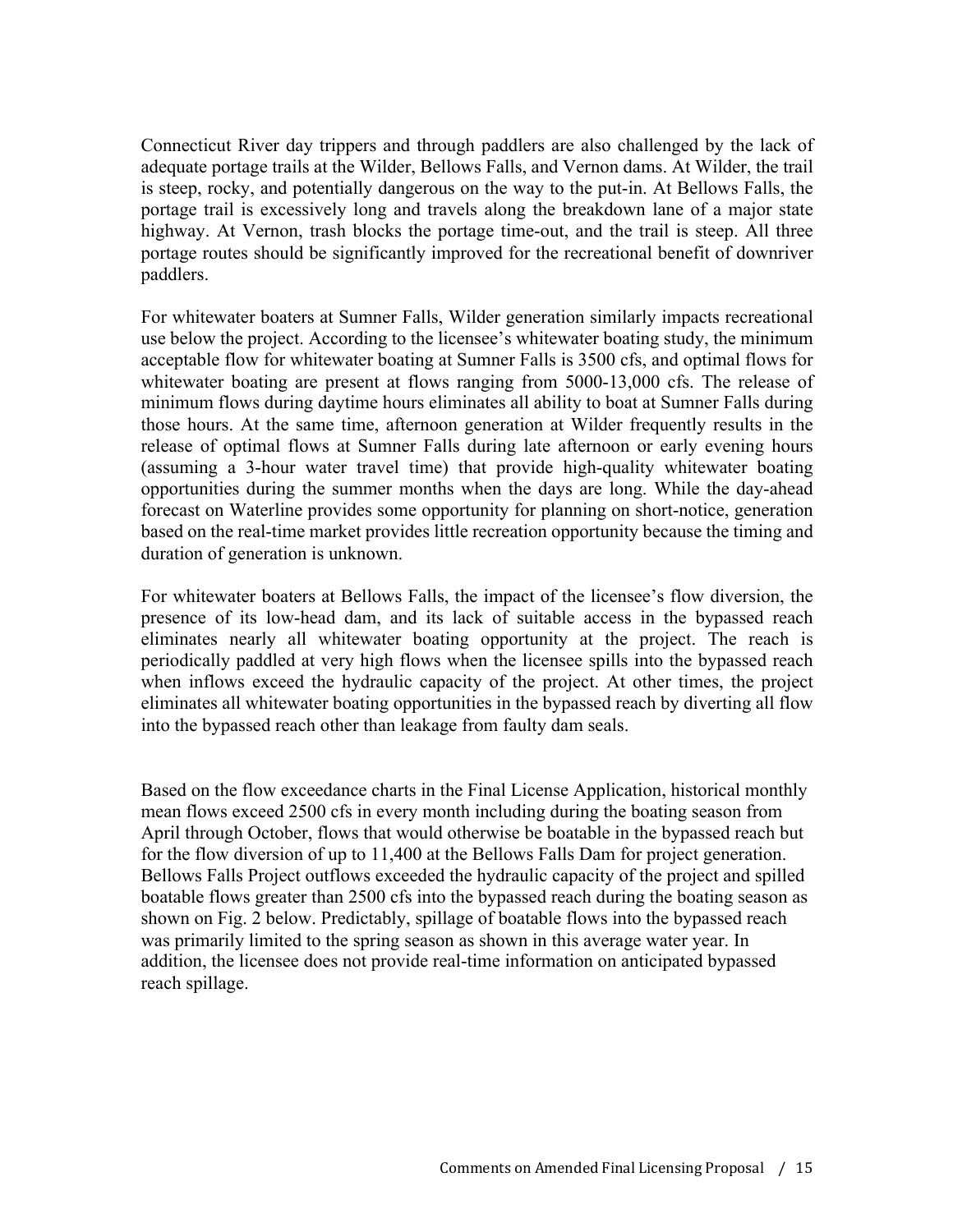

Inflows on the Connecticut River above the project are above optimal boating levels daily based on the USGS North Walpole gage. Even on the lowest flow days, storage behind the Bellows Falls Dam would be sufficient to provide recreational releases throughout the year. Under current operations, flows from the Connecticut River spill into the bypassed reach when flows exceed 11,400 cfs, generally during the spring freshet. Flows above this level are infrequent after mid-May, and the natural river channel is typically dry throughout the remainder of the boating season.

Over the 74 complete water years between 1943 and 2016, there were 7,562 days during the boating season in which mean flows on the Connecticut River fell between 2,500 cfs and 10,000 cfs, flows identified as acceptable or optimal in the Whitewater Boating Flow Evaluation. Without the licensee's hydropower operations at Bellows Falls, there would be on average 102 annual boating days in the natural river channel. Under current operations, there are an average of 15 days annually, when spillage into the bypassed reach is in the range of 2500 – 10,000 cfs. This results in a loss of 87 boating days in the natural river channel at Bellows Falls.

Given that the licensee lacks meaningful control over the river prior to May 1 and that October 31 typically represents the end of the whitewater boating season for most paddlers, we focused our analysis on these boating months. We then compared the average monthly number of days on which flows fell within the range of boatable flows evaluated during the Whitewater Boating Flow Evaluation, comparing project inflows to spills into the bypassed reach under current project operations. The chart above makes clear that project operations virtually eliminate all boatable pulse flows into the natural river channel during the months of June through October at the peak of the recreational boating season when incoming flows are typically below 11,400 cfs.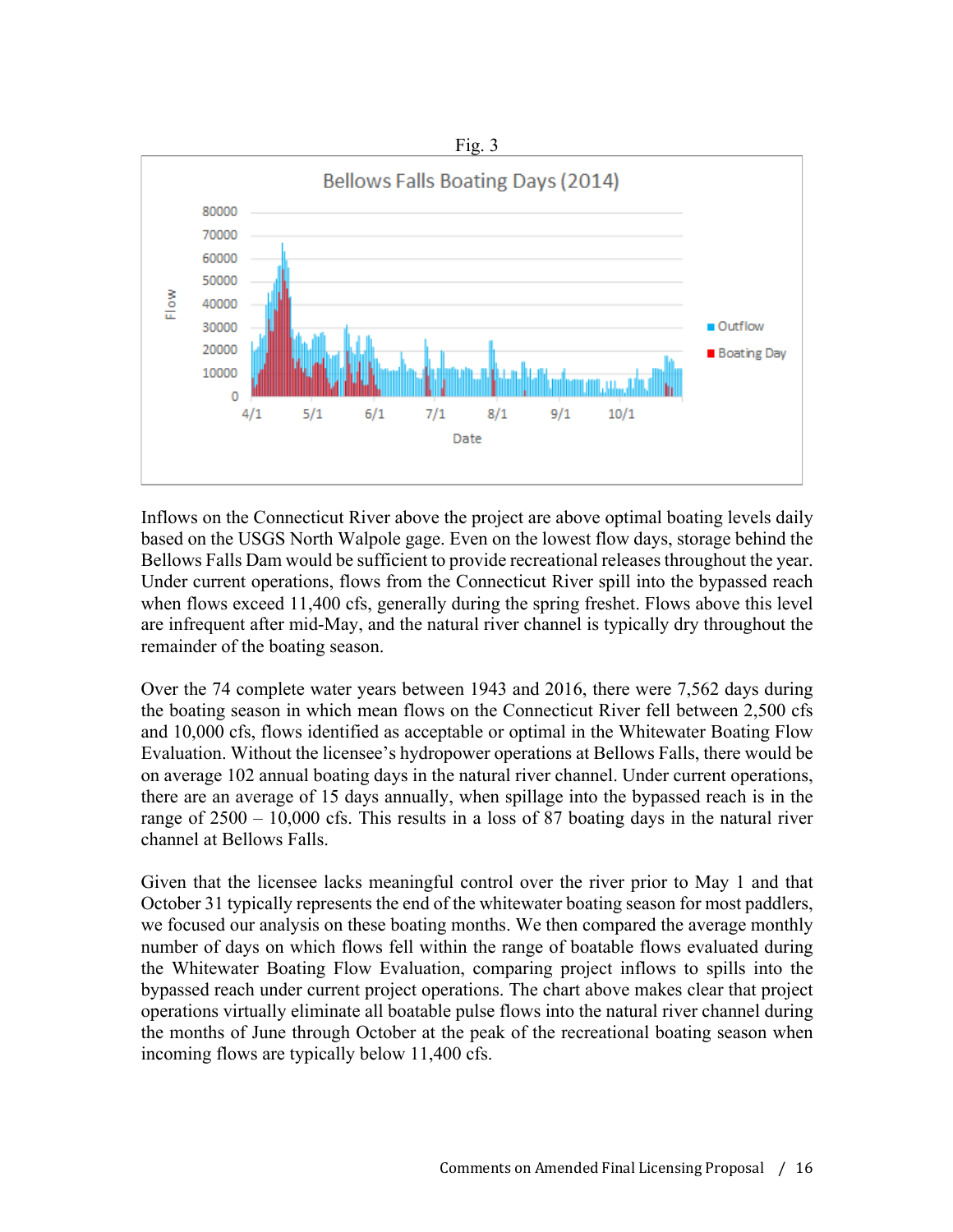Access into the bypassed reach is extremely difficult at present due to the lack of parking along Route 12 and the trail leading down to the bypassed reach near the dam is narrow and steep. Due to the dewatering of the bypassed reach and the lack of regular recreational use, the area serves as an encampment for homeless people and is replete with litter, During the whitewater boating study of the bypassed reach, access was obtained down the steep embankment behind the licensee's offices on Route 12, but this access is not otherwise accessible and would require improvement for recreational access.

The licensee's facilities and operation have a further impact on whitewater boating in the bypassed reach due to the presence of the deadbeat low-head dam that was constructed in order to prevent Atlantic Salmon from entering the bypassed reach as part of the now abandoned Connecticut River Atlantic Salmon Restoration Program. Under all but veryhigh spring flows presumably in excess of 20,000 cfs, the low-head dam presents a dangerous hazard that would prevent all but expert paddlers from whitewater boating in the bypassed reach. In addition, the low-head dam prevents American shad, blueback herring, sea lamprey, American eel, and other fish species from accessing suitable habitat in the bypassed reach.



Photo: Low-head Dam in Bellows Falls Bypassed Reach.

Proposed Operations

The licensee's proposed change to its current mode of operation at Wilder will have an impact on recreational boating in the reach between the Wilder dam and the top of the Bellows Falls impoundment. Changes in generation will alter flows used by both whitewater boaters as well as day trippers and through paddlers on this section of the Connecticut River. Understanding the impacts of the proposed changes requires analyzing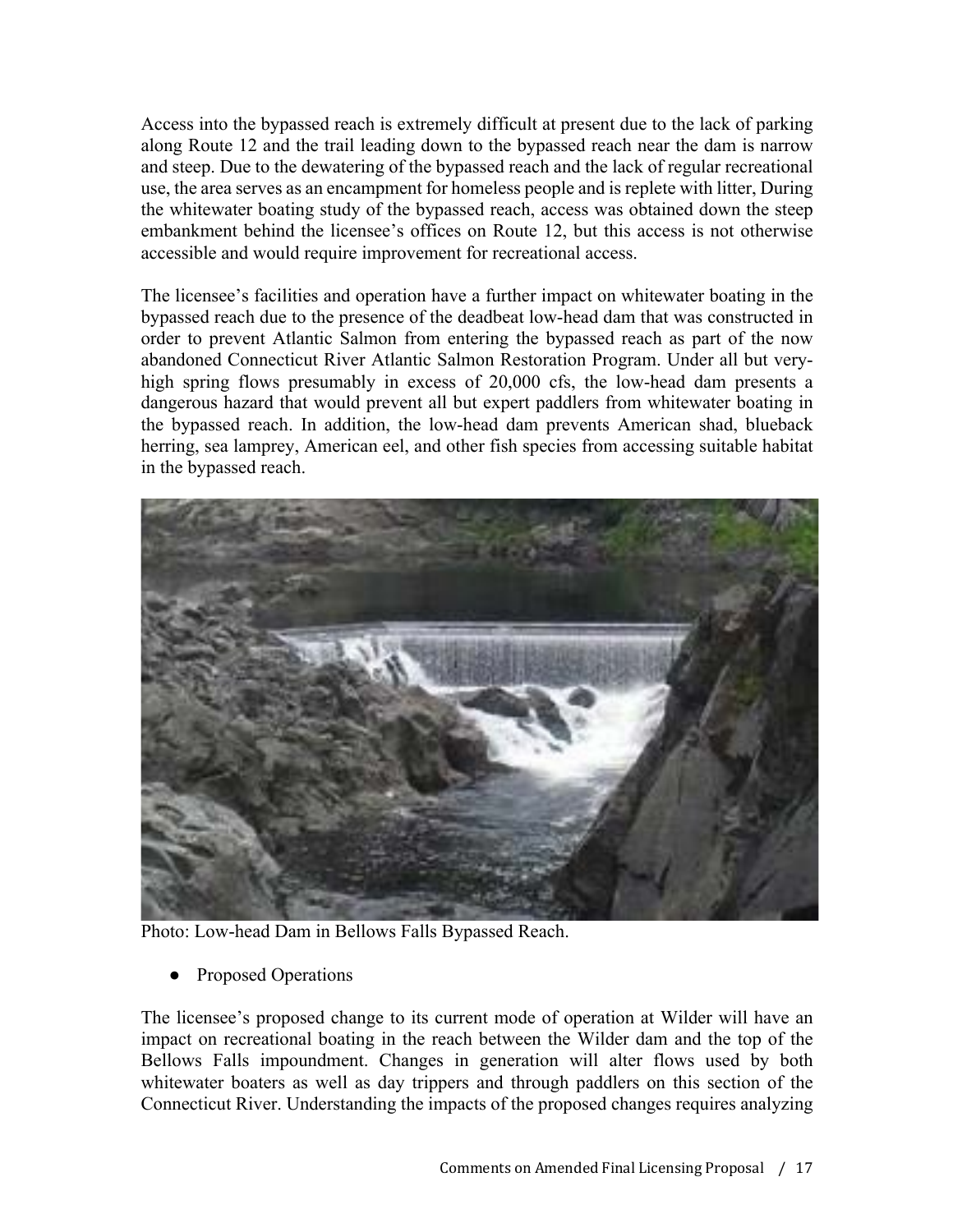the timing, magnitude, and duration of inflows from Fifteen Mile Falls on downstream flows during boating hours over the course of the April to October boating season.

In the absence of any analysis by the licensee, we have done a preliminary analysis of the impact of the proposed changes on recreation opportunity on waters affected by project generation at Wilder. Based on our preliminary analysis, the data shows that whitewater boating opportunity will be substantially diminished under the proposed as compared to the current flow regime at Sumner Falls, while day tripping and through paddling on the Connecticut River will improve during the spring, early summer, and fall periods, but paddling opportunity will diminish during the later summer dry period.

On each graph, the frequency with which current operations result in the presence of boatable flows at each targeted flow level is shown (black) and represents actual boating hours based on current operations in 2014. This percentage is shown in comparison to the projected frequency of boating hours under the proposed flow regime. In order to account for the impact of upstream peaking flows from Fifteen Mile Falls that fluctuate inflows by approximately 2000 cfs, the graphs show the average daily inflow (yellow), peak flow (green), and low flow (red). Given that the timing of inflows from Fifteen Mile Falls will most frequently arrive at Wilder around midnight and will pass Sumner Falls around 3 a.m., we assume that the low flow (red) will more closely approximate the actual frequency of boatable flows at Wilder. Reregulating flows at Wilder to pass average daily flows (yellow) or shifting the incoming peaks to daytime hours (green) would improve the frequency of boatable flows.

At lower flows of 2500 cfs used by flatwater paddlers for day trips and through paddling on the Connecticut River below Sumner Falls, Fig. 4, below, depicts the percentage the time the daily outflow from Wilder, exceeds 2500 cfs during boating hours between hours between April through October. For whitewater paddlers, Fig. 5 and Fig. 6, below, depict the percentage of time flows at Sumner Falls exceeds 5000 cfs and 10,000 cfs, respectively, during boating hours between April through October. We focused our preliminary analysis on 2014 outflows shown on the USGS gage at West Lebanon because it represented an average water year based on mean outflows between April through October.

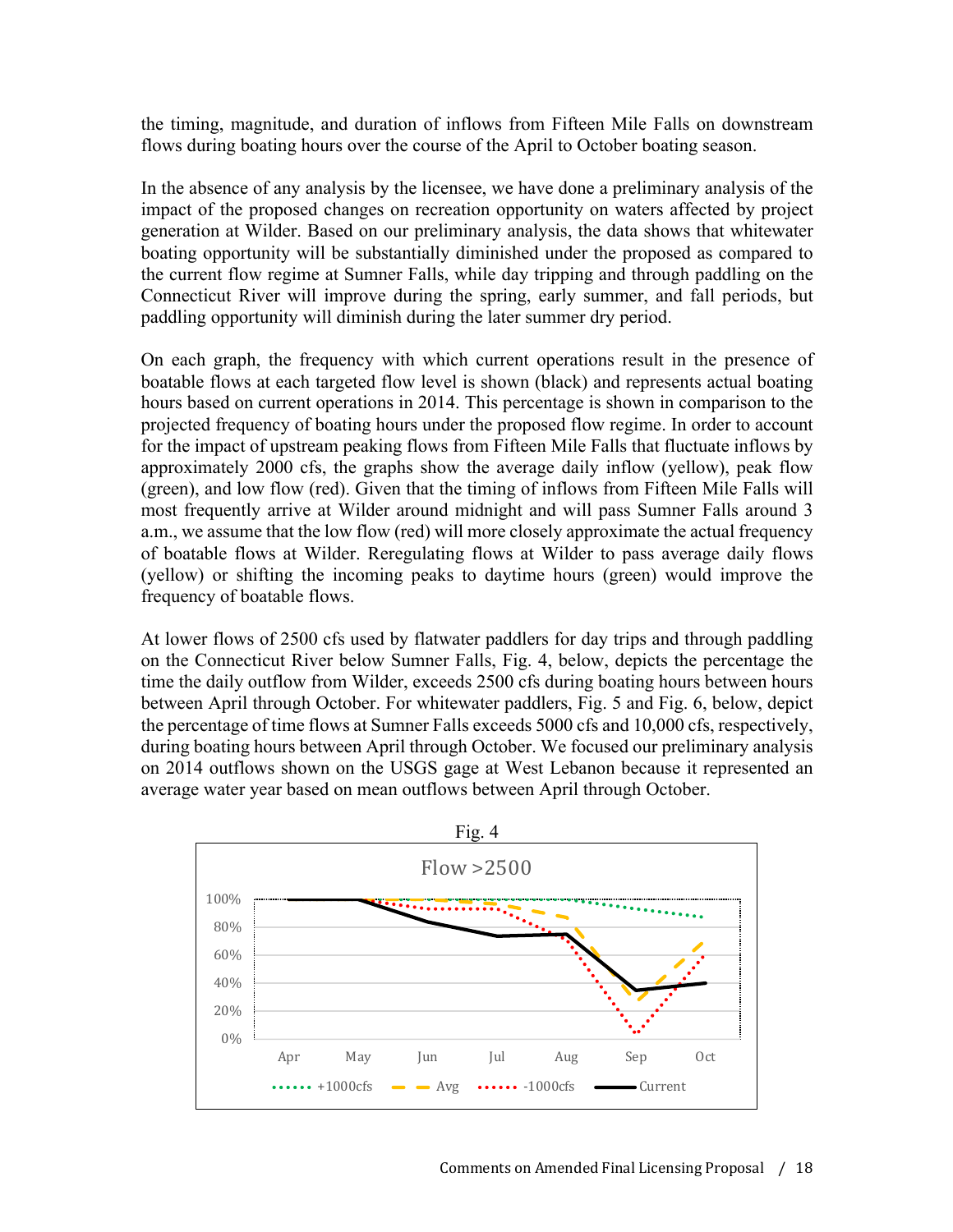



For flatwater paddlers between Wilder and the top of the Bellows Falls impoundment, the proposed flow regime will slightly improve the frequency of boatable flows in the spring and early summer, but under both current and proposed flow regimes, boatable flows of at least 2500 cfs are generally present on the Connecticut River.

We acknowledge some benefit to flatwater paddling under the proposed flow regime during the early summer period when peaking operations would result in intermittent boating opportunities on a given day. The change in operations should result in longer, lower magnitude pulses during this period that may provide more sustained flatwater boating opportunities.

Conversely, as the summer progresses, the proposed flow regime will reduce boating opportunities at times when inflows would otherwise be insufficient for day trips during low flow periods. (Fig. 4) The adverse impact on flatwater paddling in this river reach is compounded by the timing of upstream peaks that arrive during overnight hours resulting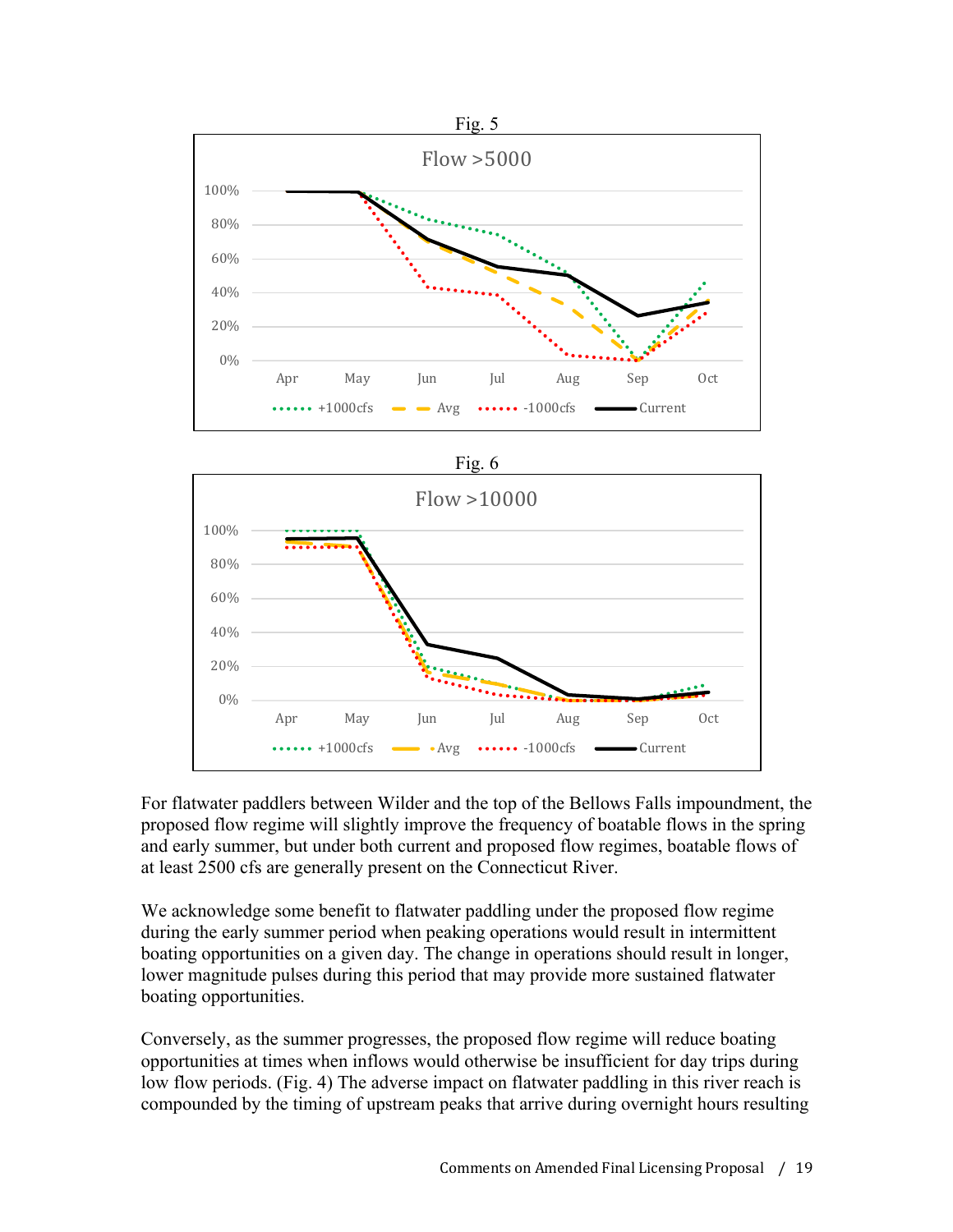in the passing of the lowest daily flows during the daytime hours when recreation activity occurs. Time-shifting inflow for generation at Wilder to daytime hours would result in significant improvement in boating flows for flatwater paddling as compared to an instantaneous release of inflows, particularly during the warm summer months.

In sum, while there would be no net loss of the overall number of boating hours for flatwater paddlers at flows of 2500 cfs based on our preliminary analysis, there would be a significant loss of boating opportunity during the lower flow period in the summer when the demand is greatest. While the licensee will retain a limited peaking ability at the project under its proposed flow regime, the limited short duration peaks are unlikely to have significant recreation benefit.

For whitewater boaters, the proposed flow regime will have a far more substantial negative impact on whitewater boating opportunities at Sumner Falls that rely on the licensee's peaking operations. Analyzing the impact of the proposed flow regime on the frequency of optimal flows of at least 5000 cfs (Fig, 4) and 10,000 cfs (Fig. 5), it becomes clear that the reduction in peaking operations will substantially reduce the frequency of optimal boating flows at Sumner Falls.

Flows in excess of 5000 cfs are present at Sumner Falls approximately 63 percent of the time during boating hours between April through October in an average water year. We project that the Licensee's proposed flow regime will result in the passage of flows in excess of 5000 cfs 45 percent of the time during this period. Based on the whitewater boating study, flows at this level provided an optimal whitewater boating experience. The change from peaking to a limited peaking/run-of-release flow regime will result in the estimated loss of 38 boating days. While flows below this level will provide a less than optimal boating experience down to 3500 cfs based on the results of the whitewater boating experience, the reduction in optimal whitewater boating opportunity is substantial.

We anticipate that passing inflows will eliminate virtually all optimal whitewater boating opportunities in August when inflows are typically less than 5000 cfs in an average water year. Given the timing of anticipated inflows at Wilder, we expect that the low daily flow will arrive at Wilder during boating hours. While time-shifting peaks would provide more optimal boating opportunity, time-shifting is unlikely to restore optimal boating opportunities during the low-flow late-summer period.

Limited peaking by the licensee is unlikely to have recreational benefit to whitewater boaters due to the limited number of hours peaking will occur and the short duration of peaking operations. For example, in 2014 the licensee generated at flows in excess of 5000 cfs for 69 hours in August. Under the proposed flow regime, peaking generation will be limited to 20 hours under the proposed flow regime, hours that are unlikely to occur during boating hours.

As with Wilder, the licensee proposes to change its mode of operation from peaking to limited peaking/run-of-release. Regarding the bypassed reach, the licensee proposes no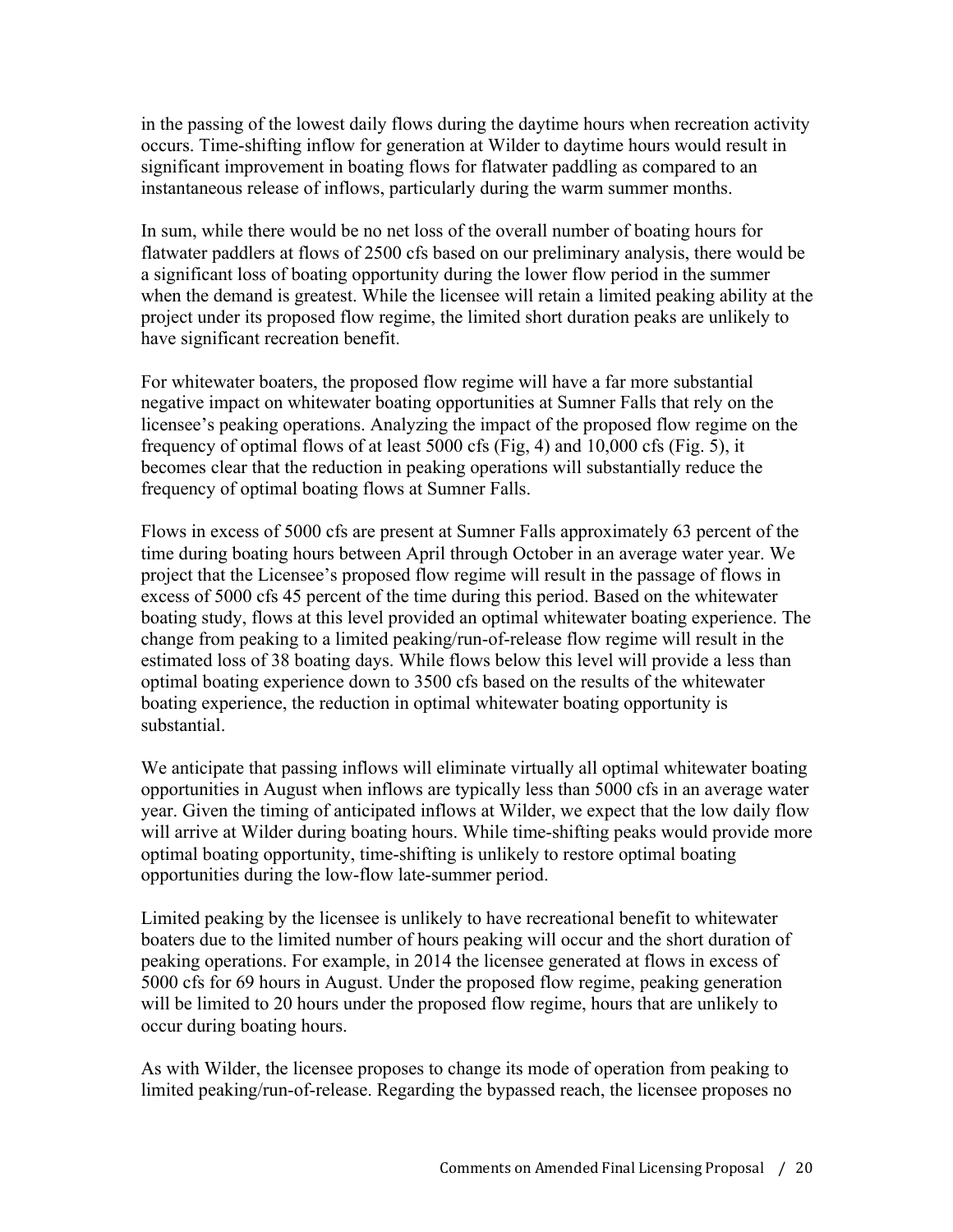change to current operations other than guaranteeing a minimum flow of 300 cfs, roughly equivalent to its current leakage from faulty dam seals.

Under the Amended Final License Application, the licensee's facilities and operations will continue to prevent nearly all meaningful recreation opportunities in the bypassed natural river channel.

#### Licensee's Proposed Protection, Mitigation & Enhancement (PM&E) Measures

A central purpose of the relicensing process is to evaluate the impact of the project on a range of resources identified in the scoping document and to evaluate alternatives to the current mode of operation in order to protect, mitigate and enhance environmental values. Sections 4(e) and 10(a) of the Federal Power Act require the Commission to give equal consideration to all uses of the waterway on which a project is located, and to set conditions on any license that may be issued. In making its license decision, the Commission must equally consider the environmental, recreational, fish and wildlife, aesthetics, and other non-developmental values of the project, as well as power and developmental values. Any license issued shall be best adapted to a comprehensive plan for improving or developing a waterway or waterways for all beneficial public uses. Recreation and aesthetics have been identified as legitimate project purposes by the Commission.

Given the lack of information in the Amended Final License Application analyzing project impacts on flatwater or whitewater boating and the lack of any PM&E measures mitigating those impacts, the AFLA deprives stakeholders of any meaningful opportunity to comment on the adequacy of proposed PM&E measures. Notwithstanding the paucity of information in the DLA, we are able to state that the required studies demonstrate that the project has an adverse impact on recreation and that those impacts have not been sufficiently protected, mitigated and enhanced under the current project license application.

The licensee proposes to formally maintain campsites that it is currently maintaining in practice as required under the existing project license, but additional campsites are needed by through-paddlers and planning. Developing and maintaining new campsites should be included as PM&E measures, to mitigate impacts from project operations on flatwater boating by day trippers and through paddlers on the Connecticut River Paddlers Trail. The licensee proposes no improvements to its inadequate portage facilities at the Wilder, Bellows Falls, and Vernon dams. It proposes no mitigation for flow changes that will reduce flatwater paddling opportunities during the warm summer months when low flows will prevent downriver paddling.

Regarding project impacts on whitewater recreation, the licensee proposes no mitigation for the significant reduction in whitewater boating opportunities at Sumner Falls. Despite the impact of the proposed changes that will substantially reduce the frequency of optimal flows at Sumner Falls that are currently utilized for whitewater recreation, the licensee proposes no scheduled whitewater boating releases. Nor does the licensee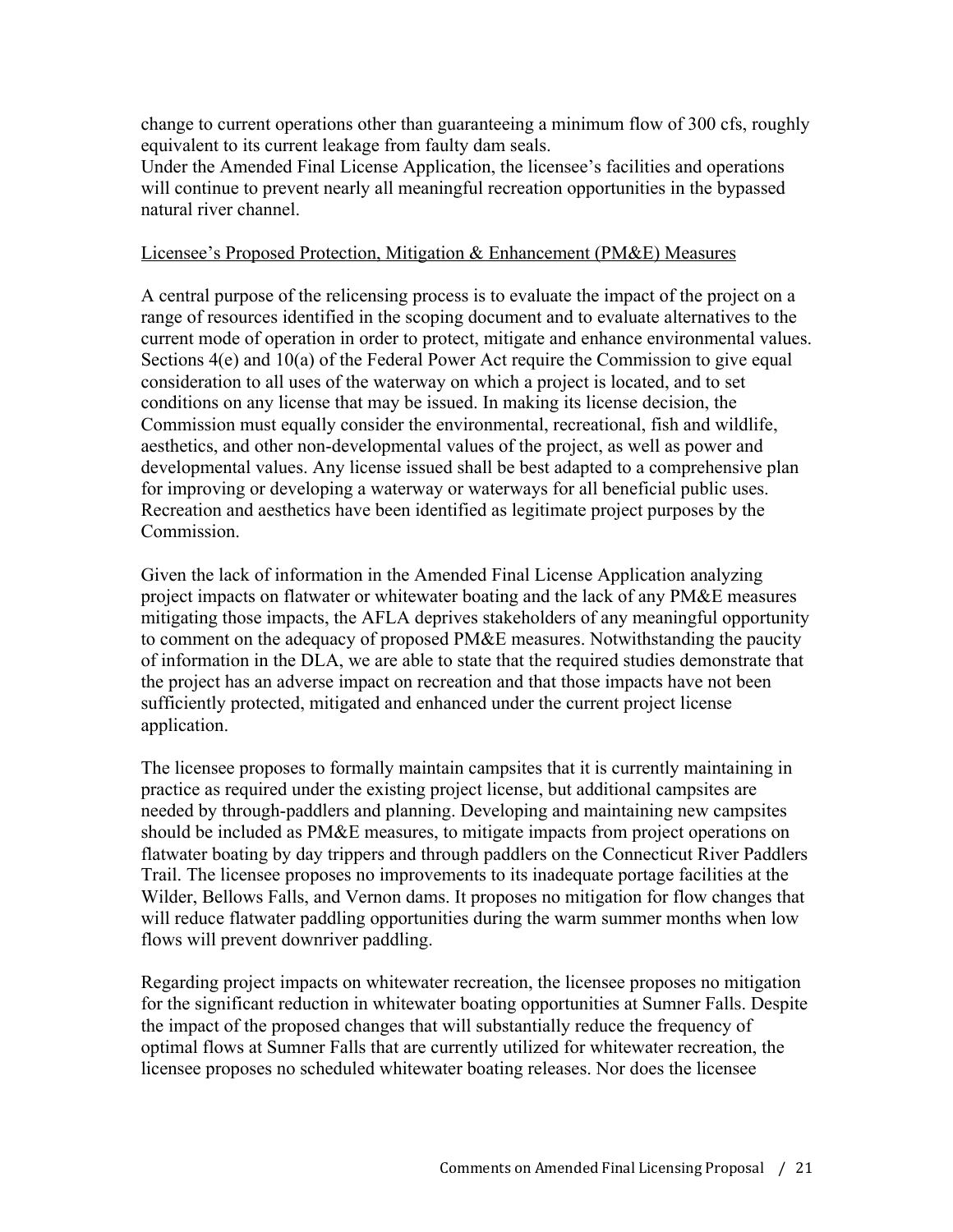propose to shift the timing of its generation to pass peak flows during recreational boating hours.

At Bellows Falls, the licensee proposes no mitigation for its flow diversion and dewatering of the bypassed reach. While the licensee spills boatable flows in the spring and periodically after very-high rainfall events, the licensee proposes no improvements to access into the bypassed reach. Additionally, the licensee is silent on removal of the lowhead dam in the lower portion of the bypassed reach, has rejected proposals to improve portage around the Bellows Falls dam, and proposes no scheduled whitewater boating releases.

#### AW/AMC/FLOW Proposed PM&E Measures

Determining the most appropriate PM&E measures protective of recreational resources requires an assessment of the value of the resource, the demand for recreational opportunity, the capacity of the project, and the impact on other resources. Assessing the frequency with which a resource should be made available in order to meet the expected demand requires and consideration of additional information including the accessibility of the resource to the recreating public, willingness of the recreating public to travel, the uniqueness of the recreational resource, and the expected frequency with which the recreational resource would be utilized by individual recreation users.

The Connecticut River is a unique recreational resource in the region for both flatwater and whitewater paddlers. From source to sea, the river provides canoeists and kayakers with the opportunity for day trips and overnight excursions along its gently moving waters, interrupted by the presence of dams and altered flows including those currently being relicensed. No other river in the region provides a similar experience. Demand for recreational boating on the Connecticut River is increasing as a public eager to get outdoors are flocking to natural resources.

Flows on the Connecticut are generally sufficient to provide flatwater boating opportunity, but flow alterations from the upstream projects at Fifteen Mile Falls, portages around Wilder, Bellows Falls, and Vernon, and the flow alteration at Bellows Falls all negatively impact flatwater boating opportunities, While the proposed flow regime will improve flatwater paddling at times, it will diminish and degrade those opportunities at other times resulting in little improvement. Additional negative impacts will result from storing inflow to refill impoundments following peaking operations resulting in diminished downstream flows.

For whitewater boaters, only a few sections of the Connecticut River provide whitewater boating opportunities. These include Sumner Falls and the Bellows Falls bypassed reach that are negatively impacted by project operations under both current and proposed flow regimes. The other notable whitewater sections on the Connecticut River include the Turners Falls bypassed reach that is dewatered by the FirstLight hydropower project currently being relicensed and the Wave-o-saurus playwave located in Holyoke that is only available at flows above 50,000 cfs in the springtime.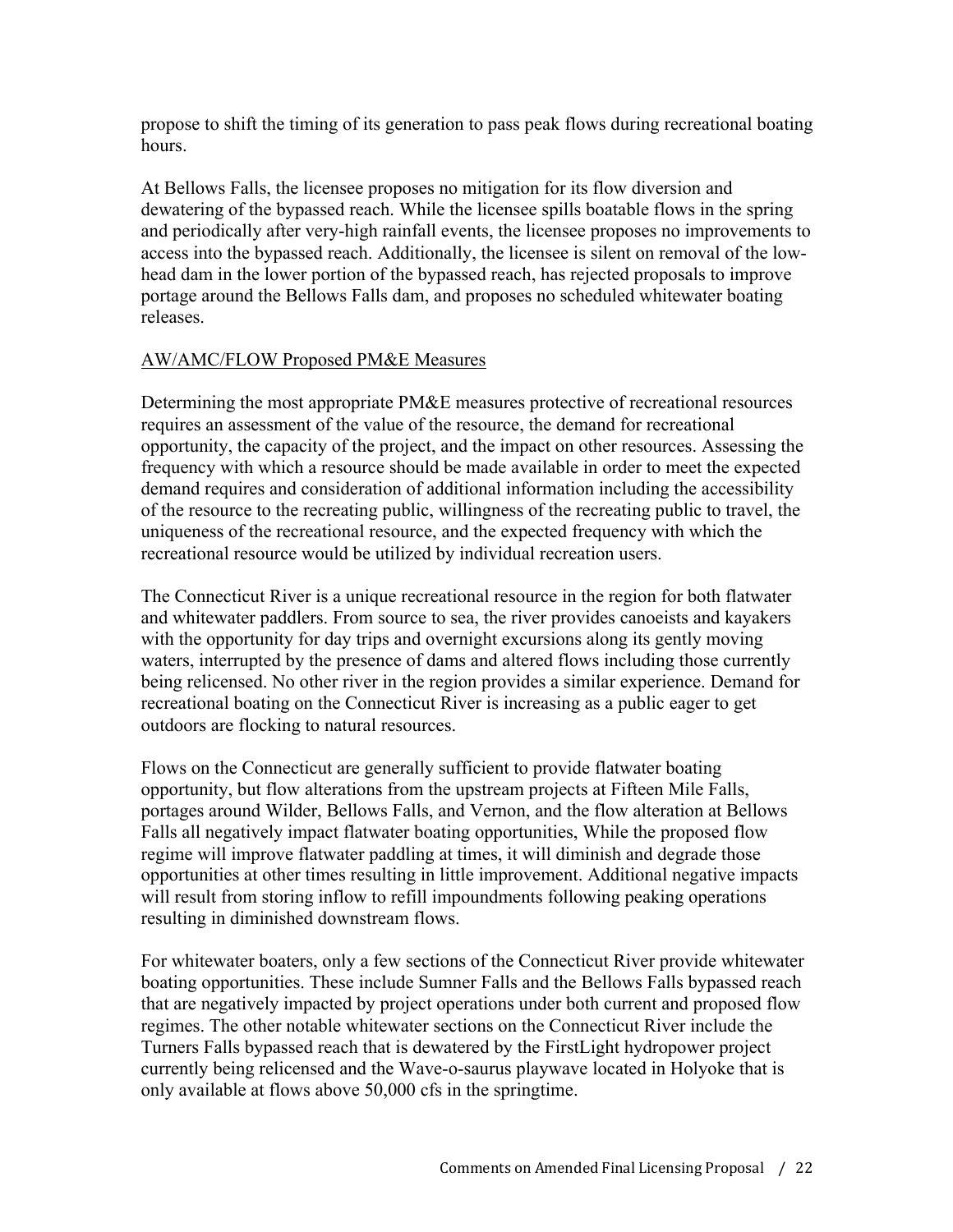● Mitigation of Wilder Impacts

Sumner Falls is a unique geologic feature on the Connecticut River with its shale ledges creating park-and-play whitewater boating features that are frequently available during the boating season due in large part to the licensee's peaking operations at Wilder. During the summer months when little whitewater boating opportunity is available other than scheduled releases on the Deerfield River located approximately 70 miles away in western Massachusetts. While the licensee cites scheduled releases on rivers such as the West (102 miles) and the Millers (69 miles), these rivers release only a couple of times each year and not at all between Memorial Day and Labor Day. Park-and-play features like Sumner Falls are even less accessible and less desirable. There are no whitewater parks in the northeast and small natural features such as those on the polluted Merrimack River are not regularly available.

If adopted by FERC and state water quality certification agencies, the proposed flow regime will limit opportunities to improve recreational opportunities at Sumner Falls due to limits on peaking operations. In our previously filed comments in response to the Draft License Application, our organizations proposed a series of mitigation measures including shifting the timing of peak generation to hours that would provide greater recreation opportunity for both flatwater and whitewater boating. With the proposed change in operations to hybrid limited peaking/run-of-release, opportunities for improving recreation are far more limited.

Notwithstanding these limitations, we believe that some change to the proposed flow regime is both necessary and required under FERC's equal consideration mandate to protect recreational boating opportunity impacted by project operations and to protect designated and existing recreational boating use under state water quality standards. Specifically, we recommend that the licensee shift the timing of peak flows from Fifteen Mile Falls being passed during overnight hours at Wilder to daytime hours in order to improve recreational boating opportunities below the Wilder project.

The licensee states in its AFLA that "[t]here is approximately 3,000 cubic feet per second (cfs) per hour per 0.1 ft of elevation, and 0.3 ft per hour represents a maximum station output with little to no inflow." Based on this calculation, we estimate that shifting inflow from overnight to daytime hours would utilize less than 6 inches of the licensee's usable storage in the Wilder impoundment during the boating season when flows would not otherwise be at optimal boatable levels. Requiring that the licensee store and release inflows from overnight to daytime hours would potentially impact the licensee's peaking capacity, or alternatively, would require increasing impoundment fluctuation by up to six inches during the summer months to provide the licensee with additional operational flexibility to provide recreation releases.

Shifting the timing of releases from overnight to daytime hours would partially restore the frequency of optimal boating flows at Sumner Falls, but would not fully restore whitewater boating opportunity in that river reach. To more fully restore whitewater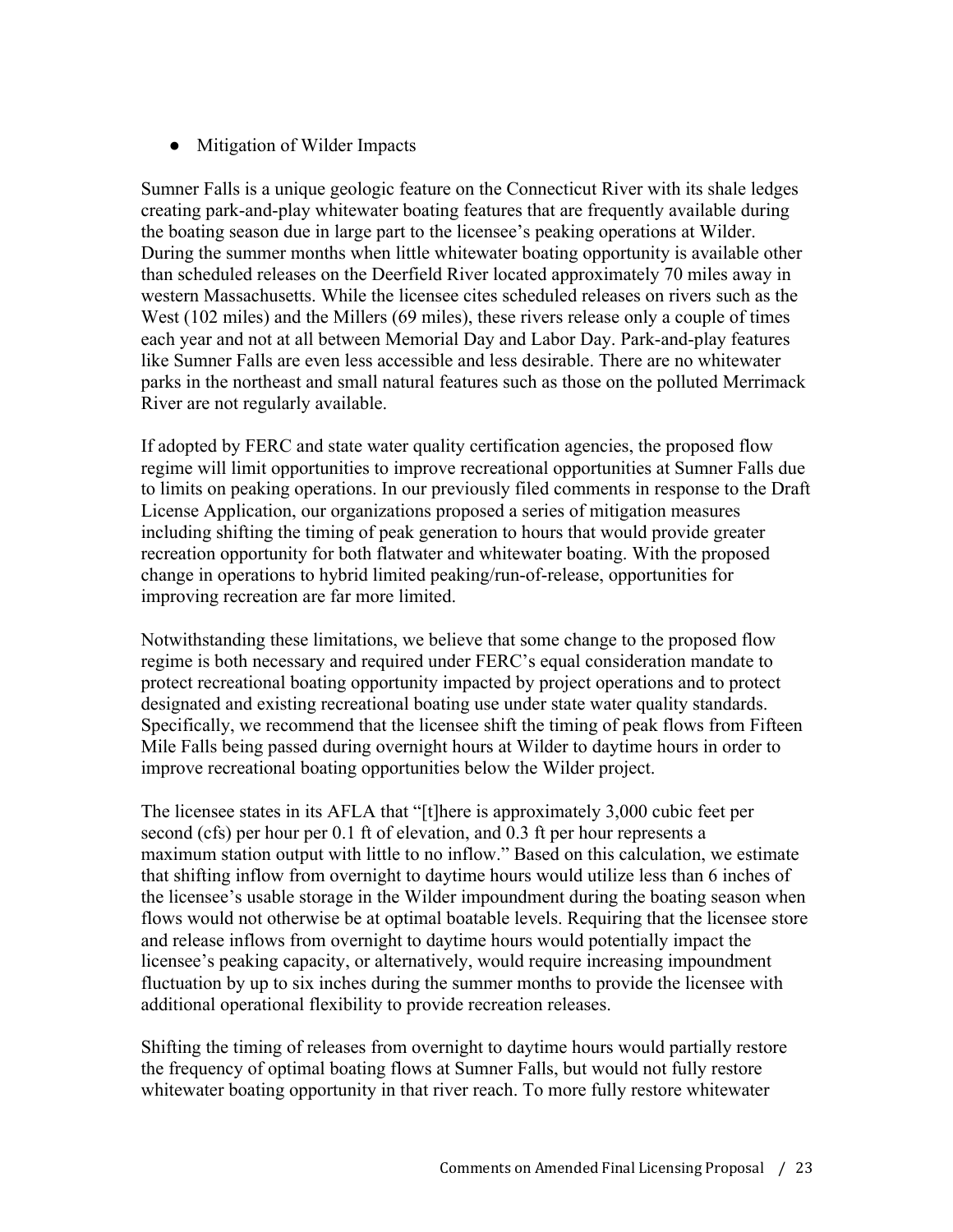boating opportunity at Sumner Falls, the licensee needs to provide scheduled whitewater releases at Sumner Falls by timing generation at optimal flows during boating hours. We estimate that the proposed change in operation at Wilder will reduce the number of days in which optimal boating flows above 5,000 cfs are available at Sumner Falls by 38 days annually during the boating season. While generation above 10,000 cfs at Wilder is less frequent, we estimate that reduced peaking operations under the proposed flow regime will decrease optimal boating flows above 10,000 cfs by 18 days annually during the boating season. These losses are particularly acute during the summer months. For flatwater boaters, time-shifting generation would more fully restore lost recreation opportunity to current levels.

Shifting inflow peaks from overnight to daytime hours at Wilder would restore nearly 75 percent of optimal boatable flows of at least 5000 cfs at Sumner Falls, and nearly 50 percent of boatable flows above 10,000 cfs in an average water year. We estimate that the licensee will need to provide 10 additional scheduled releases in addition to shifting generation timing. In the absence of a shift in generation timing, we estimate that the licensee would need to provide 38 scheduled recreation releases at Wilder during the boating season. Even with time-shifting and scheduled releases, the mitigation measures will still result in the loss of optimal whitewater boating opportunity at flows above 10,000 cfs.

Our proposed whitewater boating mitigation request is consistent with the need to provide weekend whitewater boating opportunities at Sumner Falls when recreational demand is highest. Of the 60 weekend days during the boating season, we estimate that the proposed flow regime will provide flows in excess of 5000 cfs on 27 of those weekend days in an average water year. The licensee should be required to provide optimal boating flows on each of these weekend days during the boating season, or 33 days based on expected inflow. Providing additional guaranteed weekend boating days would partially mitigate project impacts but would not address additional lost boating opportunities on weekdays or lower magnitude releases.

● Mitigation of Bellows Falls Impacts

The licensee does not propose any meaningful change to its operations at Bellows Falls that would restore the dewatered natural river channel that has resulted in the destruction of aquatic habitat and elimination of recreation opportunities. While the licensee proposes to continue passing leakage flows of 300 cfs from its faulty dam seals some other means, the proposed conservation flow is grossly inadequate to restore aquatic habitat and is of no recreational value. Restoring flows, providing access, and removing impediments in the bypassed reach will benefit aquatic habitat, recreation, and have a positive economic impact by reconnecting the surrounding communities to their natural resources and creating new recreational opportunities. Providing variable flows over the course of the recreational boating season will restore natural flow variability to the river reach, benefit aquatic habitat, and provide new recreation opportunities.

AW, AMC, and FLOW assisted the licensee with the planning and execution of the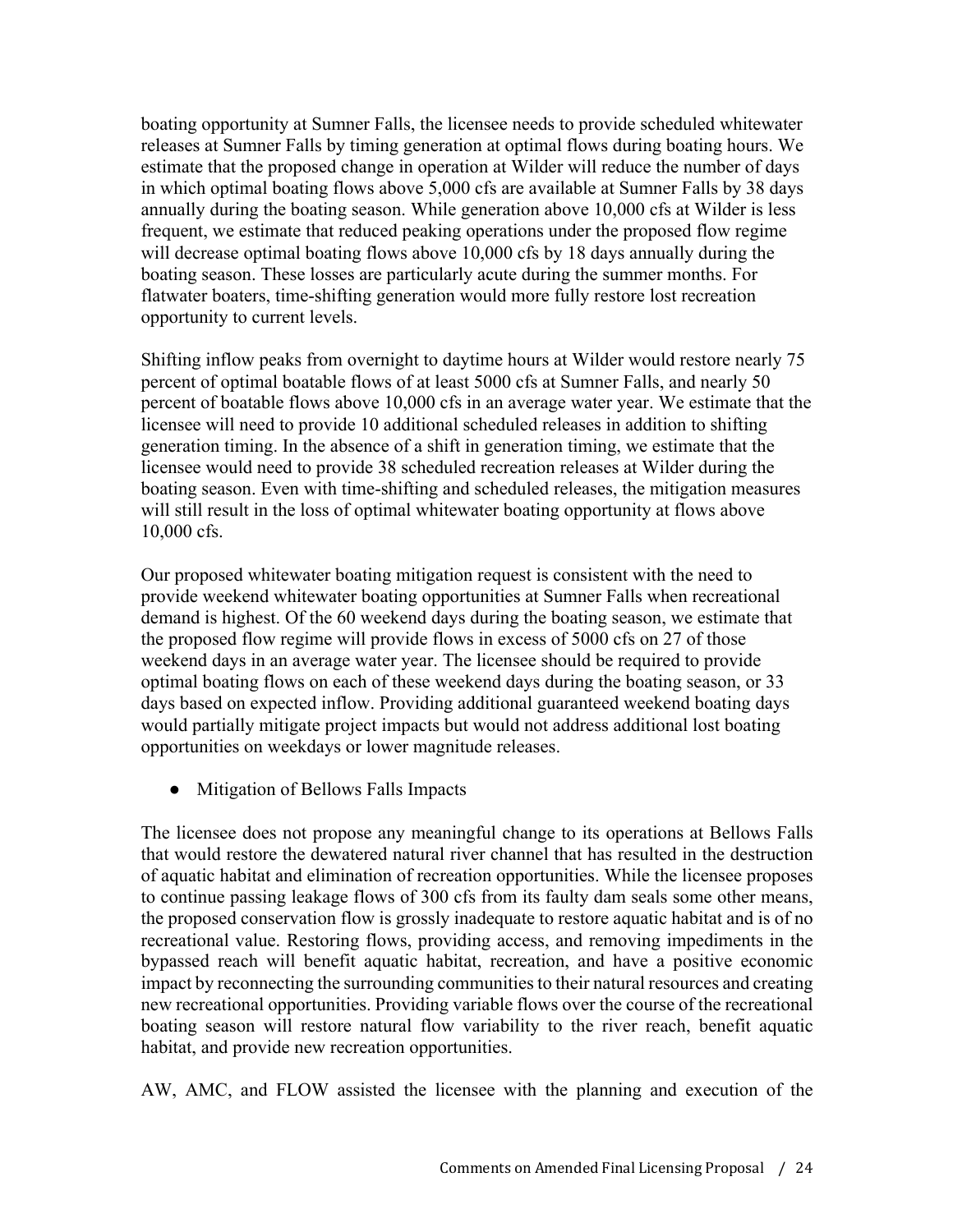Whitewater Boating Flow Evaluation in the Bellows Falls bypassed reach. Over the course of the 2-day on-water evaluation, paddlers evaluated flows ranging from 1,580 cfs to 9,660 cfs using kayaks and canoes. Overall, the participants considered the natural river channel to be a valuable boating resource if sufficient and predictable flows and adequate access were provided. Based on the evaluation, flows of 1,580 were considered to be of marginal recreation value while participants regarded flows of either 2,500 cfs or 5,000 cfs as generally producing the highest overall satisfaction. We agree with the study results suggesting that there is potential for this area to provide whitewater opportunities.

Although mostly dewatered, Bellows Falls has the potential to provide whitewater boaters with an exceptional whitewater boating paddling opportunity if access and flow were restored and the low-head dam removed. There is currently some whitewater boating in the area above the tailrace and whitewater boating occasionally in the bypassed reach at very-high water. The whitewater boating study demonstrated that the bypassed reach has the potential to provide a unique whitewater boating opportunity at flows that are within the hydraulic capacity of the project. The ledges below the Bellows Falls dam create a series of hydraulic features for playboating at holes and waves. As the river narrows approaching the low-head dam, more powerful hydraulic features emerge. With the removal of the low-head dam, the reach will contain rapids ranging from Class II to IV including an impressive big water drop at the site of the low-head dam.

No other river in the region provides a similar whitewater boating experience during the summer months except for the distant Deerfield River. While springtime flows on other rivers are well utilized, the availability of those rivers for whitewater boating fades as springtime flows diminish. While we were not able to run the low-head dam during the whitewater boating flow study, we believe that once the low-head dam is removed the bypassed reach will be highly desirable and well utilized.

Restoring flows to the Bellows Falls bypassed reach, providing access, and removing the dangerous and obsolete deadbeat low-head dam would provide new whitewater boating opportunities at Bellows Falls. While demand is difficult to gage, we would expect strong interest in boating the Bellows Falls "dryway" based on whitewater boating demand on the Dryway reach below the No. 5 dam on the Deerfield River operated by the licensee under FERC No. P-2323. Under the terms of the 1994 Settlement Agreement for the Deerfield River Project, the licensee provides 32 annual releases into the bypassed reach providing the most popular whitewater boating opportunity in the region. The No. 5 Dryway reach is located 60 miles from Bellows Falls. Since the Dryway releases are only available during 32 of 60 weekend days during the boating season, we recommend that FERC require the licensee to provide 28 annual scheduled whitewater releases in the Bellows Falls bypassed reach in order to meet anticipated recreation demand to utilize the resource. FERC should reject the licensee's suggestion that its mitigation for the Deerfield River Project should satisfy its obligation to mitigate its impact on whitewater boating opportunities at its Connecticut River projects.

Providing 28 scheduled whitewater boating releases at Bellows Falls would also mitigate the impact of reduced peaking operations at Wilder that reduced the number of optimal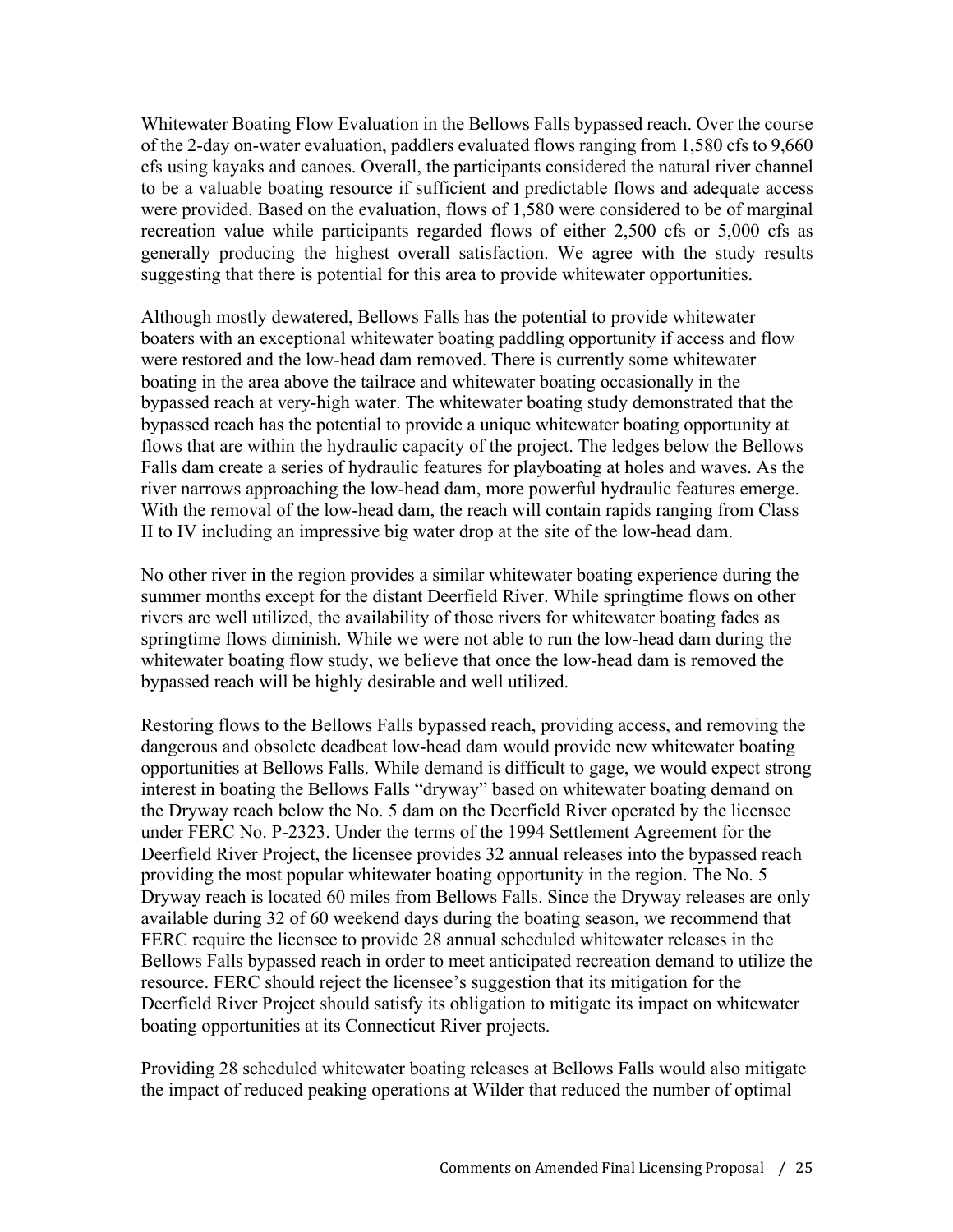boating flows above 10,000 cfs at Sumner Falls. Flows in excess of 10,000 cfs at Sumner Falls resulted in more of a high-challenge boating experience than lower flows. Mitigating for this lost opportunity through scheduled releases in the Bellows Falls bypassed reach would restore high-challenge whitewater boating opportunity on an adjacent river reach in the same basin where the hydropower project is owned by the same licensee as part of a concurrent relicensing process.

In order to provide meaningful access to the bypassed reach for whitewater boating recreation, the licensee should provide parking and access to the bypassed reach from its adjacent project facility on Route 12. This area was used during the whitewater boating study to provide participants with access to the river. The licensee should make its existing parking area available to whitewater boaters. While the terrain below the parking area is steep, it was considered the preferred access point for the controlled flow study. FERC should require the licensee to construct stairs and an access path down to the river as shown on the map below.



The licensee has constructed stairs for recreational access stairs at other project facilities including the bypassed reach at the No. 5 dam on the Deerfield River. Constructing access stairs at that project was essential to providing recreation opportunity for whitewater boaters.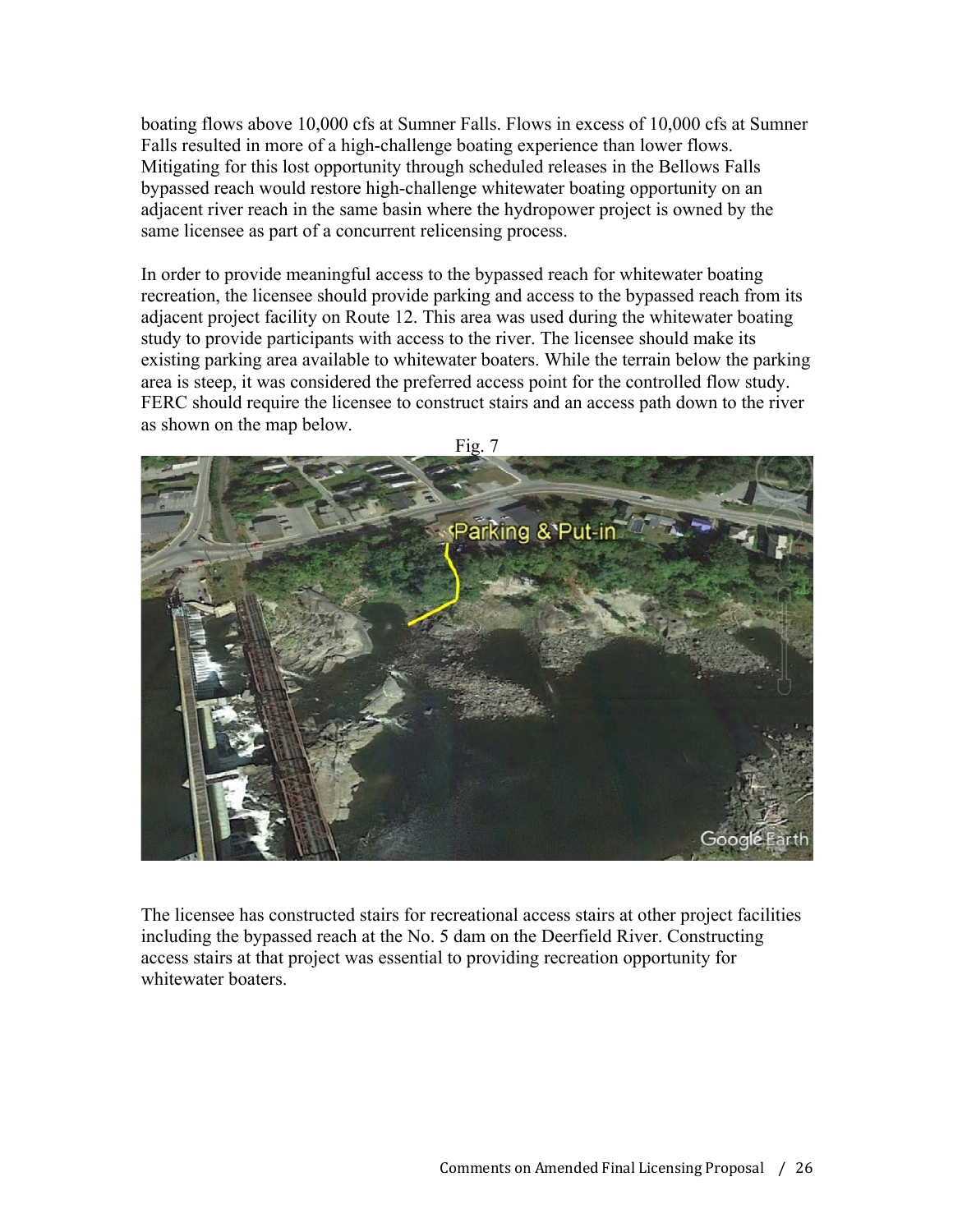

Photo: Deerfield No.5 River Access

In addition to the lack of predictable flows and access, the recreation value of the natural river channel is eliminated by the lack of access and the presence of the fish barrier dam. The dam was originally constructed in 1982 by New England Power, the previous owner of the hydropower project at Bellows Falls, in order to divert Atlantic Salmon to a fish ladder in the power canal rather than in the dewatered natural river channel. At all flows evaluated in the whitewater boating study, the barrier dam poses an obstruction to safe passage. The barrier dam no longer serves any purpose and should be removed as part of this relicensing. A post-license flow study following the removal of the dam will be necessary to determine optimal flows.

• Non-Whitewater Mitigation

Great River Hydro, LLC dams have drowned significant recreational resources beneath long reservoirs and changed the nature of flows in the Connecticut River. Our organizations are not proposing dam removal to fully avoid these impacts, but it is our position that minimization is necessary with changes in the flow regime as we outline above along with adequate mitigation. Appropriate additional mitigation should include:

## **Primitive Campsites**

Primitive, paddler-only campsites in this reach are insufficient to meet current or projected demand. The proposed license agreement does nothing to address this finding. Currently there are 18 campsites in this reach. The average distance between sites is 7.3 miles, which falls well short of established Connecticut River Paddler Trail's goals of:

• **Near term (0-5 years):** Establish campsites every 5 miles, to provide flexibility in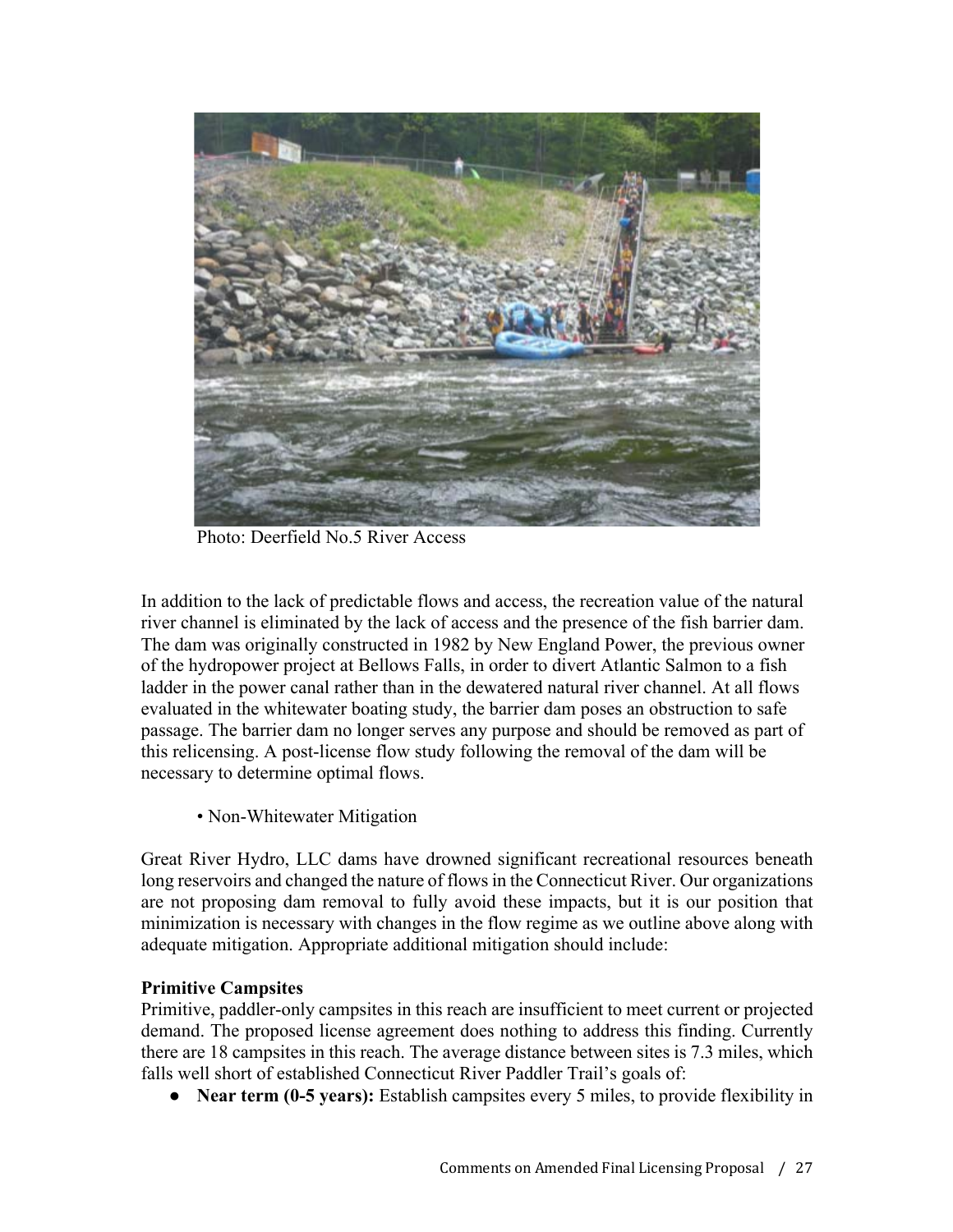trip planning

● **Long term (5-15 years):** Establish campsites every 3 miles, to reduce overcrowding and ensure groups can safely reach a downstream campsite within an hour should they arrive at one already occupied.

The most notable gaps include:

- Roaring Brook Campsite to Patchen's Point: 11 miles
- SCA Campsite to Lower Meadow Campground: 12 miles
- Windyhurst Campsite to Wantastiquet Campsite: 17.5 miles

An assessment completed by partnering organizations in 2016 identified 27 sites suitable for establishment of new campsites, and identified seven priority locations. The need for formal sites is evidenced by heavy, unauthorized camping at locations such as Welch's Field (north of Walpole), a small island adjacent to Gilman Island below the Wilder impoundment, and on state owned Chase Island.

We request that Great River Hydro, LLC establish and maintain a minimum of seven additional paddler camping sites, which, if located strategically, will help meet the goal of establishing campsites every 3 miles from Wilder Dam to Vernon Dam. All campsites should meet the standards for Connecticut River Paddlers' Trail sites, and include toilet facilities, appropriate put-ins/take-outs, tent pads or platforms to accommodate at least three tents, wayfinding signage, and picnic tables. The establishment of these sites could also be accomplished by partnering organizations through the establishment of a mitigation and campsite stewardship fund dedicated for this purpose.

## **Access Points:**

While Great River Hydro, LLC provides several launch points, they are inadequate for paddlers embarking on multi-day trips due to restrictions on overnight parking. We ask that the company modify this policy to allow paddlers to leave their vehicles at these sites when on overnight outings.

Additional such sites could be added on land already owned by Great River Hydro, LLC. Adequately spacing of access points is another priority of the paddlers' trail. Specifically, the stated short term and long-term goals are access points every 10 and 5 miles, respectively. Currently, spacing exceeds these goals in five sections:

- Sumner Falls to Cornish Landing (7 miles)
- Cornish Landing to Wilgus State Park (6 miles)
- Ashley Ferry to Hoyt's Landing (7.7 miles)
- North Walpole to Putney Landing (12.2 miles)
- Governor Hunt Recreation Area to Pauchaug Brook (11.70 miles)

We request that Great River Hydro, LLC provide additional free put-in and take-out sites along the reach from Wilder Dam to Vernon Dam equipped with wooden or sand shoreline access for canoes, to help close these gaps in river access. Sanitary facilities and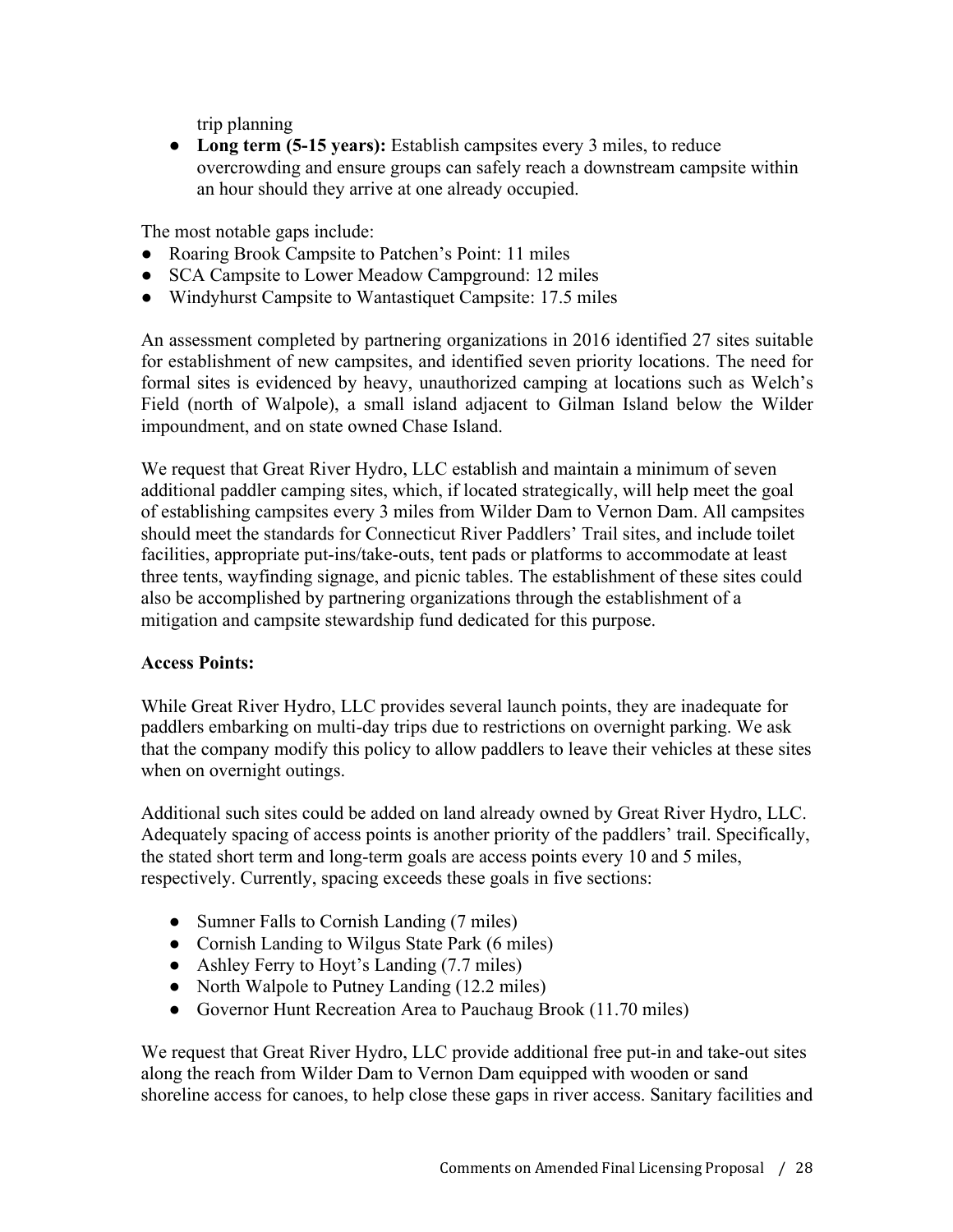trash removal should be provided at put-in access points, including the bypassed reach at Bellows Falls, and at existing and proposed take-outs. Great River Hydro, LLC properties not used for project operations –- such as lands leased for agricultural use or abandoned mill sites -- should be placed under conservation easements.

## **Portage Trails:**

The portage trails around all three Great River Hydro, LLC dams are inadequate. At Wilder, the trail is steep, rocky, and potentially dangerous on the way to the put-in. At Bellows Falls, the portage trail is excessively long and travels along the breakdown lane of a major state highway. At Vernon, trash blocks the portage time-out, and the trail is steep. All these portage routes should be significantly improved for the recreational benefit of downriver paddlers.

# **Public Education**:

We have an interest in the educational benefits provided to the public by the dam owners. The projects should promote leadership training and outdoor recreation in area schools. Informational signage and kiosks at project facilities such as put-ins and take-outs should promote education about invasive species, water flows, the history of the area, who to call with problems, and what to do to get involved. The licensee should contribute to the revision and republication of the *Connecticut River Boating Guide* and the Connecticut River Paddlers' Trail Map.

### **Conclusion**

American Whitewater, the Appalachian Mountain Club, and New England FLOW respectfully request that FERC accept these comments and require Great River Hydro, LLC to respond to the information requests and application deficiencies that we have identified in the Amended Final Licensing Application or the Wilder, Bellows Falls, and Vernon hydroelectric projects on December 7, 2020 and requests for additional information from Great River Hydro, LLC.

Respectfully submitted this 13th day of January 2021.

Bob Nasdor Northeast Stewardship & Legal Director American Whitewater 65 Blueberry Hill Lane Sudbury, MA 01776 bob@americanwhitewater.org

Mark Zakutansky Appalachian Mountain Club 45 Jordan Rd. Albrightsville, PA 18210-0527 mzakutansky@outdoors.org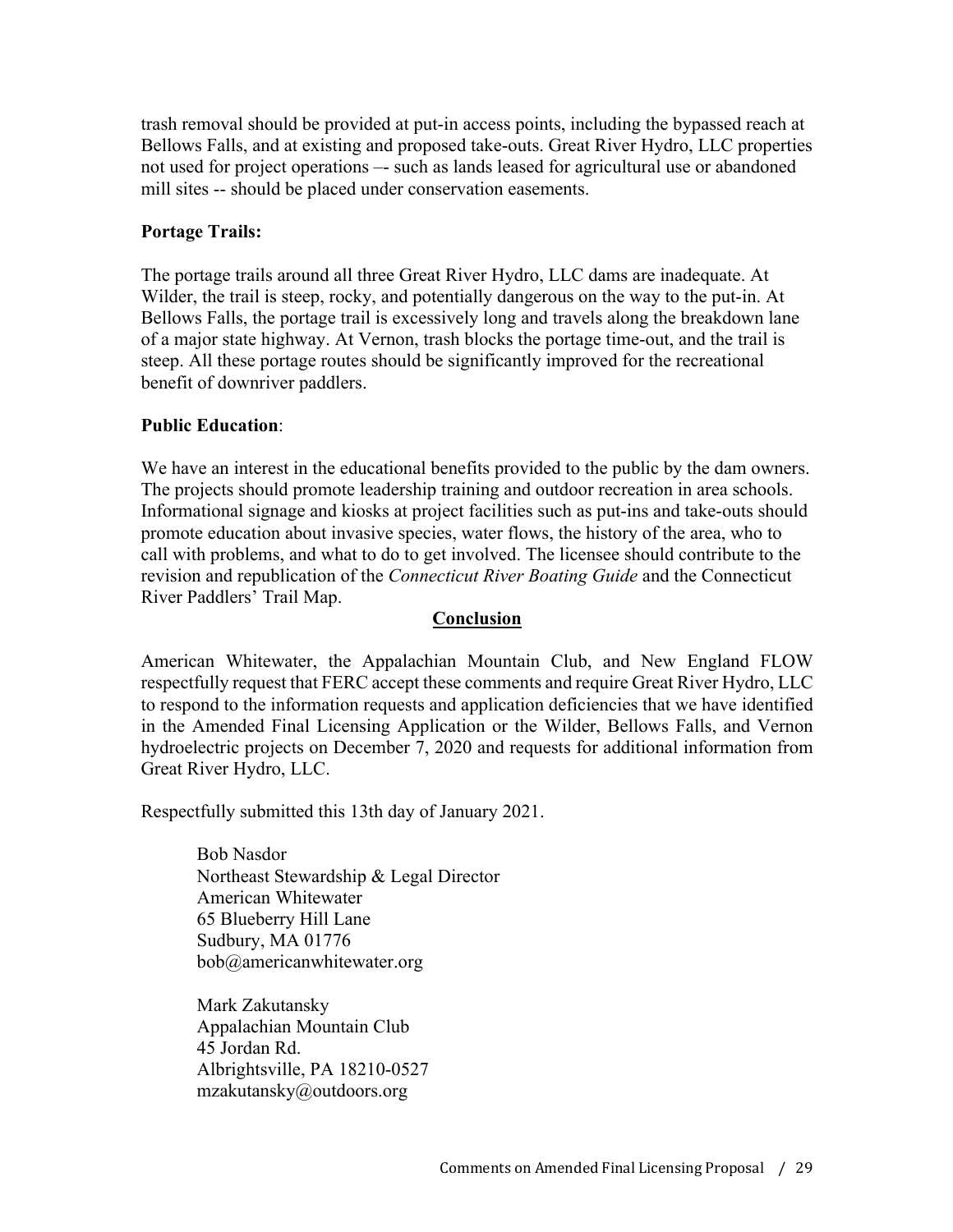Dr. Norman Sims Appalachian Mountain Club 77 Back Ashuelot Road Winchester, NH 03470

Tom Christopher New England FLOW 252 Fort Pond Inn Road Lancaster MA 01523